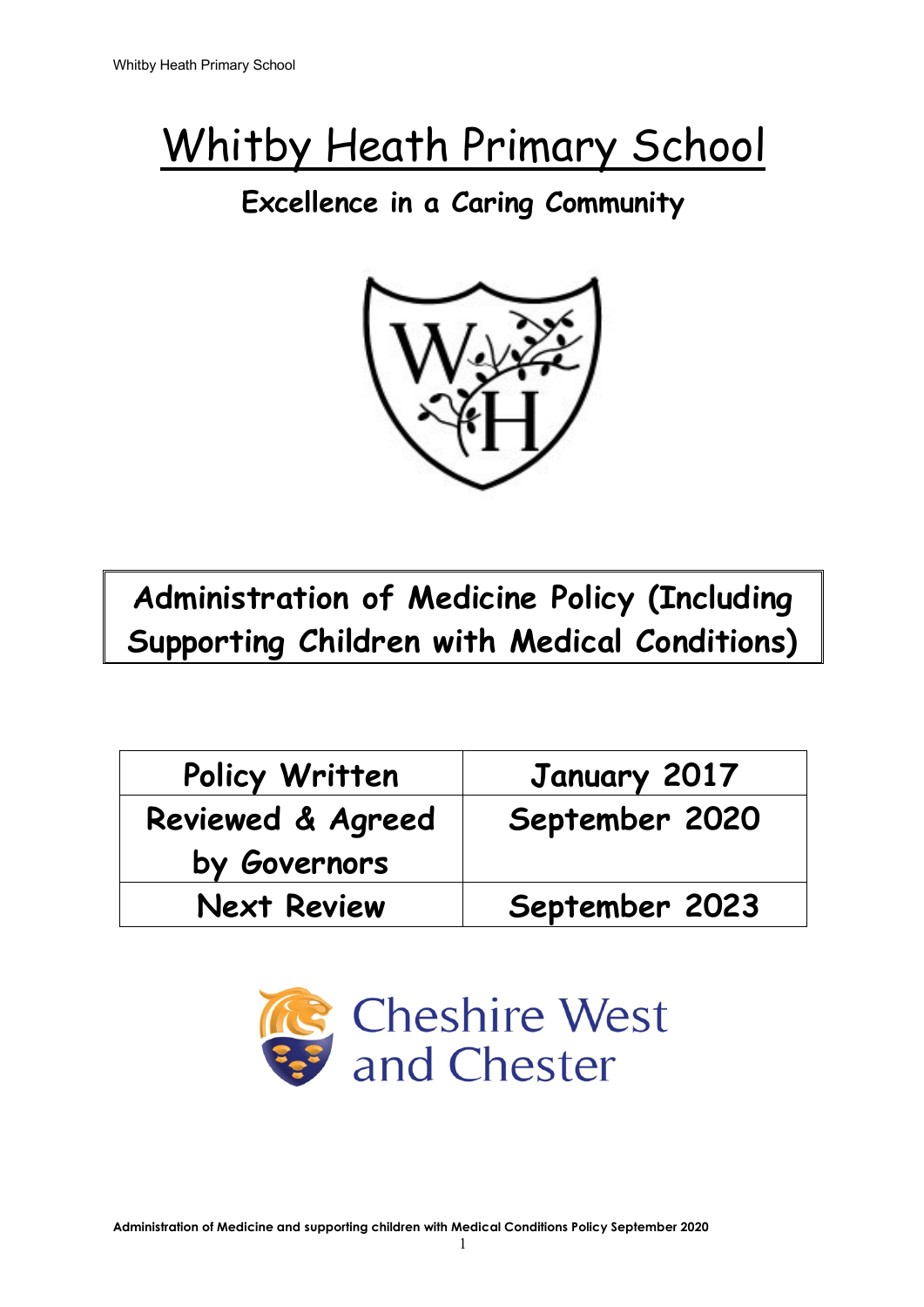#### **1. Introduction**

#### **Policy Aims**

This policy aims to describe the effective management systems and measures in place at Whitby Heath Primary School to support individual children with medical needs. Whilst it is recognised that children who are acutely unwell should be kept at home, we also recognise that positive responses by school to a child's medical needs not only benefits the child directly by improving their attendance and access to the curriculum, but can also positively influence the attitude of their peers.

Some children with medical needs are protected from discrimination under the Disability Discrimination Act (DDA) 1995.

The DDA defines a person as having a disability if s/he has a physical or mental impairment which has a substantial and long-term adverse effect on his/her abilities to carry out normal day to day activities. Whitby Heath Primary School does not discriminate against disabled pupils in relation to their access to education – this includes all aspects of school life including school clubs and activities. We will make reasonable adjustments for disabled children including those with medical needs at different levels of school life.

#### **Responsibilities**

The Headteacher is responsible for the implementation of this policy, which has been agreed with the governing body. Staff, parents/carers and children will be made aware of this policy. Outside providers covering for teachers' PPA time will also be issued with a copy of this policy as will supply staff on extended contracts.

#### **Children with Medical Needs**

Children with medical needs have the same rights of admission to a school or setting as other children. Most children will at some time have short-term medical needs, perhaps entailing finishing a course of medicine such as antibiotics. Some children, however, have longer term medical needs and may require medicines on a long-term basis to keep them well, for example children with well-controlled epilepsy or cystic fibrosis.

Others may require medicines in particular circumstances, such as children with severe allergies who may need an adrenaline injection. Children with severe asthma may have a need for daily inhalers and additional doses during an attack.

In line with the DfE guidance 'Supporting Pupils at School with Medical Conditions', we are committed to all staff being aware of any child's medical condition and ensure that in the case of staff absence or supply cover relevant/trained staff are briefed and available.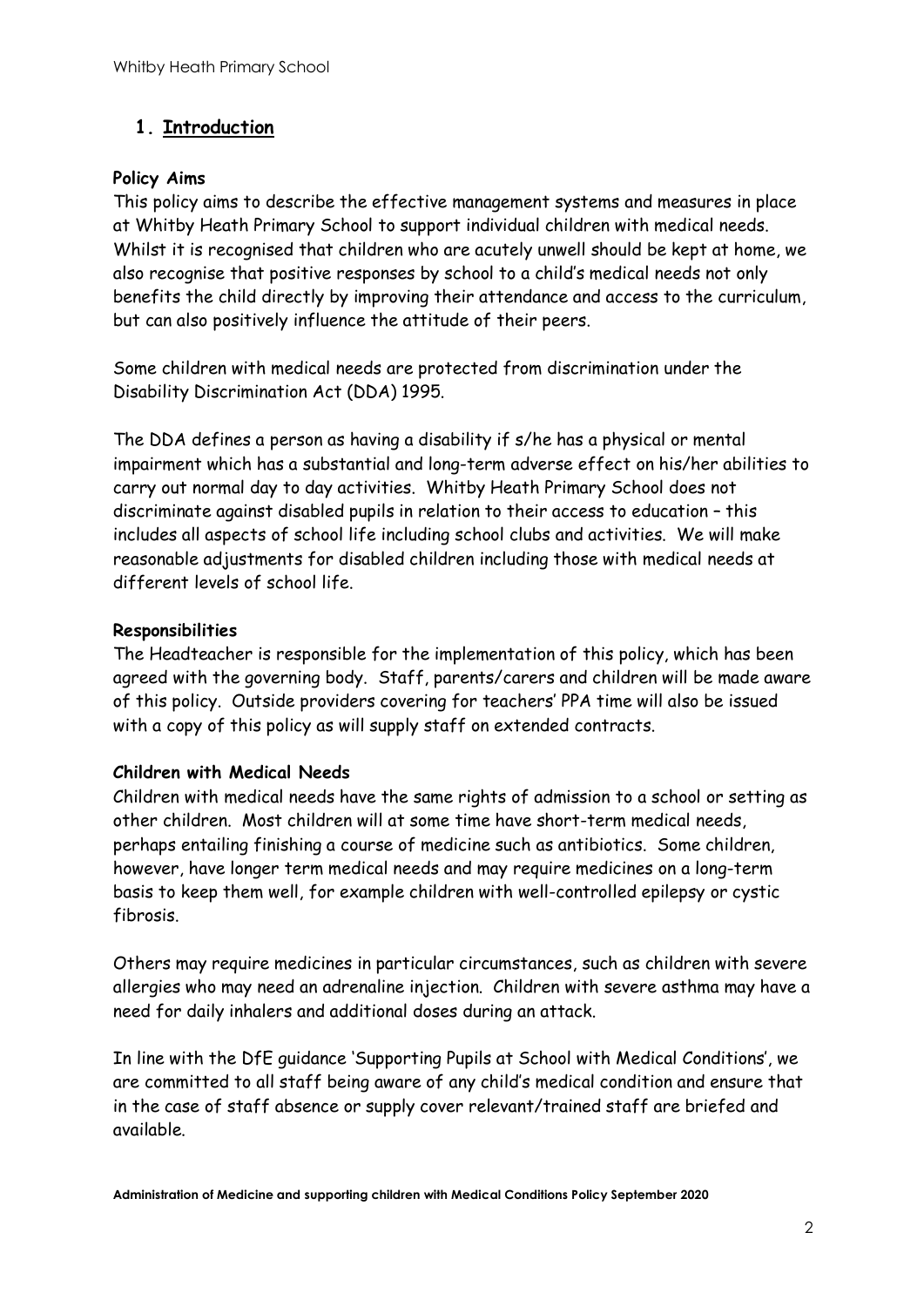Most children with medical needs can attend school or a setting regularly and take part in normal activities, sometimes with some support. However, staff may need to take extra care in supervising some activities to make sure that these children, and others, are not put at risk. This includes Risk Assessments for school visits and activities outside of the normal school timetable.

An individual healthcare plan is used for individual children when necessary and these also help staff identify the necessary safety measures to support children with medical needs and ensure that they and others are not put at risk.

#### **Supporting pupils at school with medical conditions**

At Whitby Heath Primary School we place an emphasis on gaining sufficient information about the medical condition of any child with long-term medical needs. If a child's medical needs are inadequately supported this may have a significant impact on a child's experiences and the way they function in or out of school.

We need to know about any particular needs before a child is admitted to our school, or when a child first develops a medical need. For children who attend hospital appointments on a regular basis, special arrangements may also be necessary. We will develop a written health care plan for such children, involving the parents and relevant health professionals.

Through Individual Health Care Plans, pupils at Whitby Heath Primary School with medical conditions are properly supported so that they have full access to education, including school trips and physical education. We consult health and social care professionals, pupils and parents to ensure that the needs of children with medical conditions are effectively supported.

The Headteacher is the named contact in school who has overall responsibility for ensuring pupils with medical conditions are properly supported. In addition, our First Aid Lead, Mrs D Bell, is the designated member of staff specifically trained to support pupils with medical conditions. This member of staff is the key lead to support and advise staff working with children with medical needs and is responsible for ensuring the administration of medicines is undertaken in-line with the policy.

Together, the Headteacher and First Aid Lead are responsible for ensuring that sufficient staff are suitably trained, having a commitment that all relevant staff will be made aware of the child's condition, planning cover arrangements in case of staff absence or staff turnover to ensure someone is always available, briefing for supply teachers, compiling and supporting other staff to compile risk assessments for school visits and other school activities outside of the normal timetable, and monitoring of individual healthcare plans.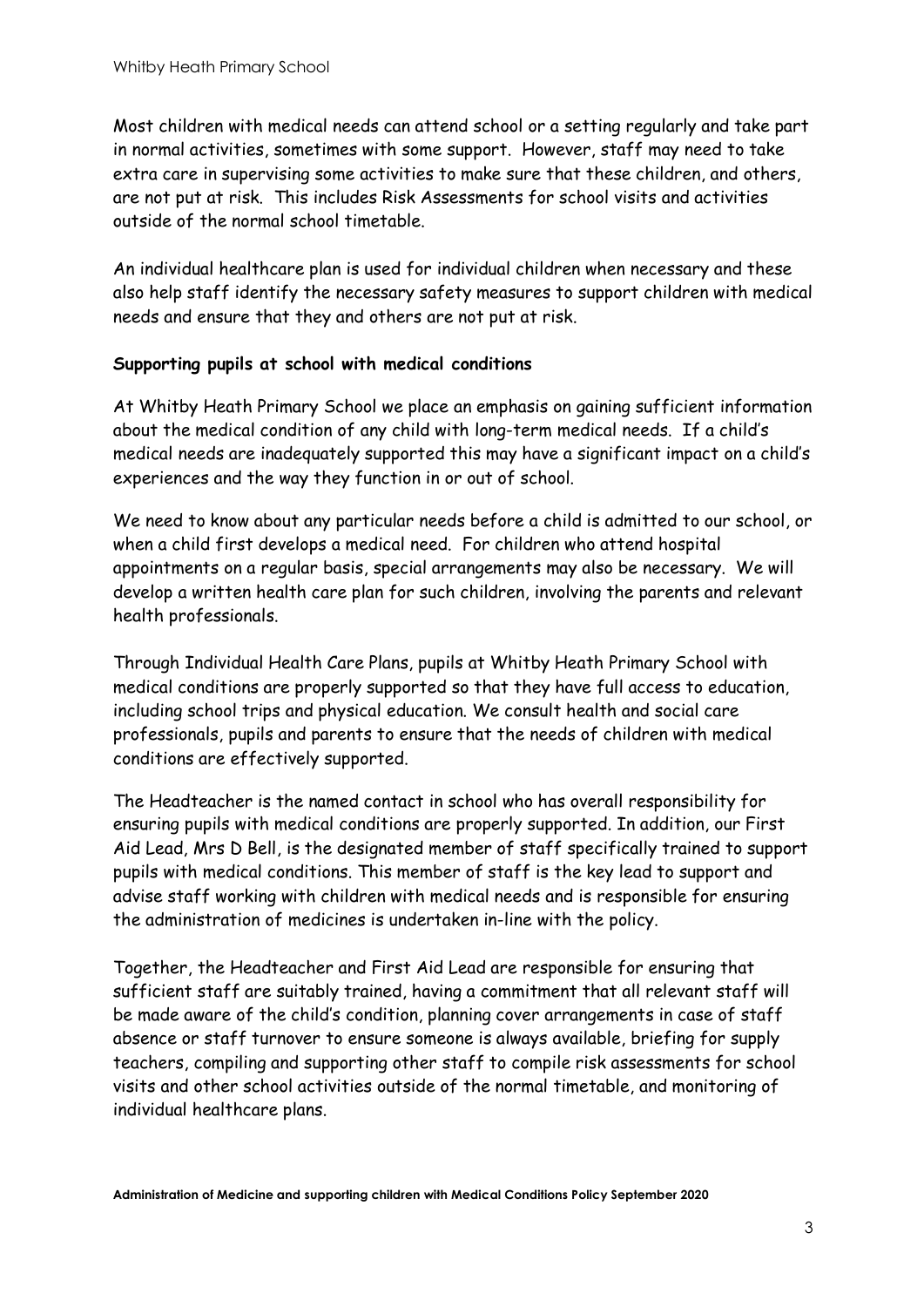Our SENCO (Special Educational Needs Co-ordinator) assists the Headteacher and First Aid Lead to co-ordinate and share information on an individual with medical needs and will be the first contact for parents and staff, and liaise with external agencies. As children move to different classes as the years pass, the SENCO will ensure that information in individual health care plans is passed on to the new teacher.

#### **Procedure to be followed when notification is received that a pupil has a medical condition**

- o Child diagnosed or child due to attend as new starter
- o Parent or health care professional informs school
- o First Aid Lead coordinates a meeting to agree individual healthcare plan
- o Meeting to agree Individual Healthcare Plan to include parent, (child if appropriate), relevant healthcare professionals, key school staff
- o Agree and write down the Individual Health care plan, including identification of any staff training needs
- o Plan implemented and circulated to all relevant staff
- o Plan reviewed regularly or when the health needs change

For children starting school, arrangements should be in place in time for the start of the relevant school term. In other cases, such as a new diagnosis or children moving to a new school mid-term, this should normally take no more than two weeks.

#### **Individual healthcare plans**

Individual healthcare plans can help to ensure that schools effectively support pupils with medical conditions. Plans are reviewed at least annually or earlier if the child's needs change. They should be developed in the context of assessing and managing risks to the child's education, health and social well being and to minimise disruption. Where the child has a special educational need, the individual healthcare plan is linked to the child's EHCP where they have one.

#### **Drawing up a Health Care Plan**

The main purpose of an individual health care plan for a child with medical needs is to identify the level of support that is needed. Not all children who have medical needs will require an individual plan. A short written agreement with parents/carers may be all that is required to administer medicines.

An individual health care plan clarifies for staff, parents/carers and the child the help that can be provided. Staff will be guided by the child's GP or pediatrician.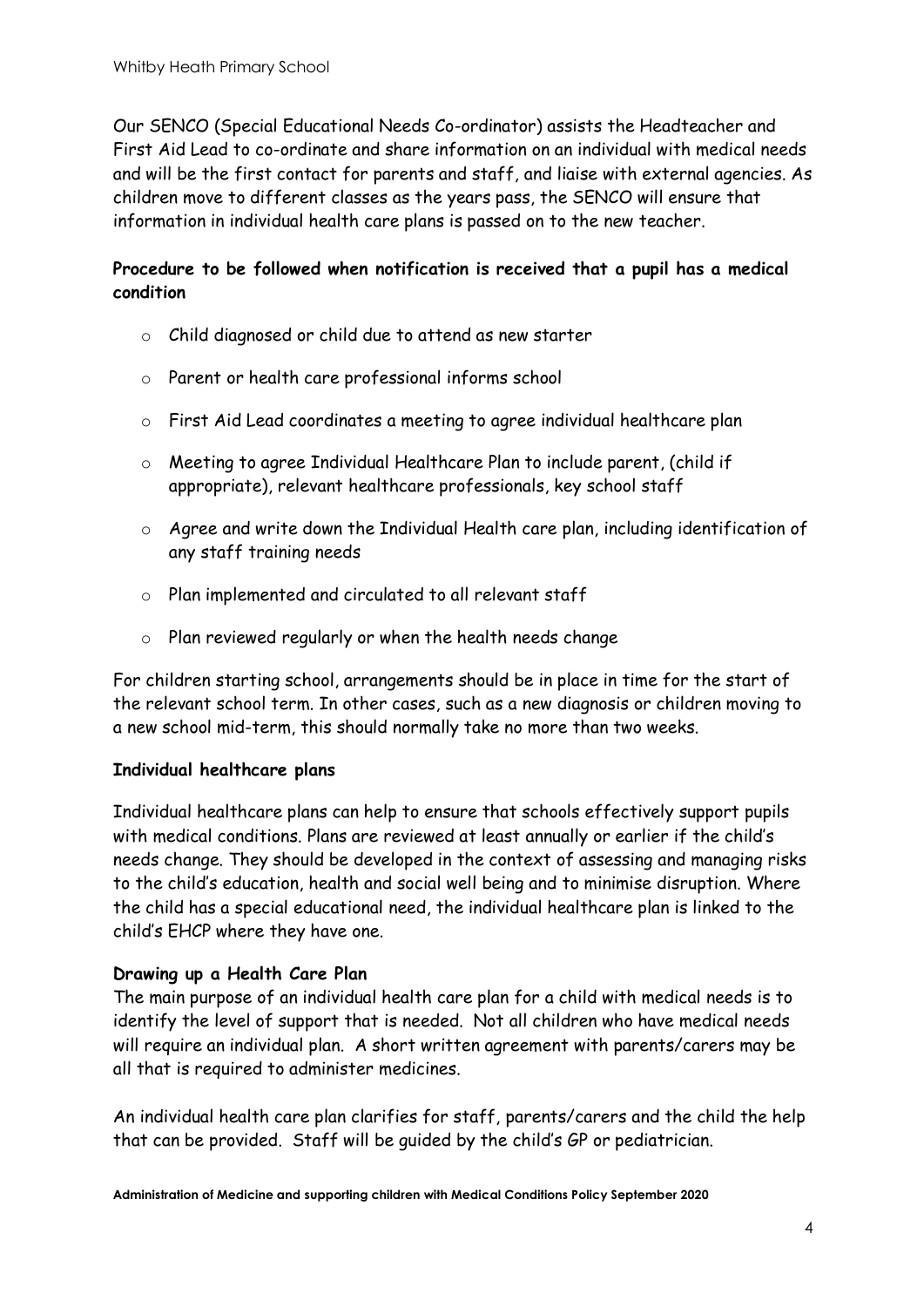When staff agree to assist a child with medical needs, appropriate training in collaboration with local health services may be necessary. Our school will ensure that this is put in place and work with outside agencies to achieve this wherever it is practically possible. All training will be documented and records retained in the Health and Safety records.

An **Individual Healthcare Plan** includes the following information:

- o the medical condition, its triggers, signs, symptoms and treatments, including:
	- $\triangleright$  the pupil's resulting needs, including medication (its side-affects and its storage) and other treatments, dose, time, facilities, equipment, testing, dietary requirements and environmental issues e.g. movement around school
- o specific support for the pupil's educational, social and emotional needs for example, how absences will be managed, use of rest periods or additional support in catching up with lessons.
- o the level of support needed, including in emergencies.
- o who will provide this support, their training needs, expectations of their role and confirmation of proficiency to provide support for the child's medical condition from a healthcare professional.
- o who in the school needs to be aware of the child's condition and the support required.
- o written permission from parents and the head teacher for medication to be administered by a member of staff, or self-administered by individual pupils during school hours. Written records are kept of all medicines administered to children.
- o separate arrangements or procedures required for school trips or other school activities outside of the normal school timetable that will ensure the child can participate e.g. risk assessments.
- o what to do in an emergency, including whom to contact, and contingency arrangements. The plan should clearly define what constitutes an emergency and explain what to do, including ensuring that all relevant staff are aware of emergency symptoms and procedures. Other pupils in the school should know what to do, such as informing a teacher immediately if they think help is needed. If a child needs to be taken to hospital, staff stay with the child until the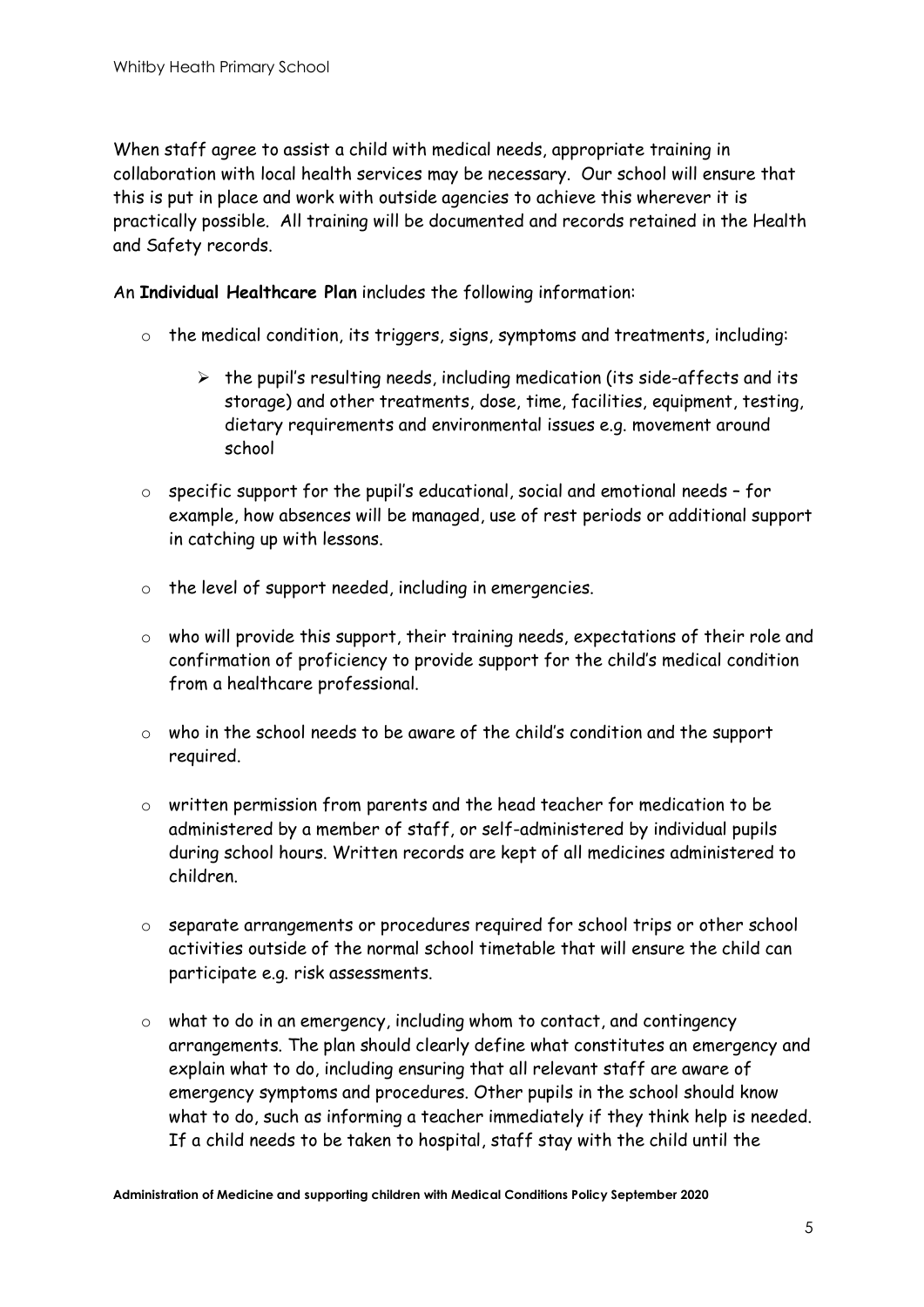parent arrives, or accompany a child taken to hospital by ambulance. Staff never take children to hospital in their own car. In addition, and in line with their safeguarding duties, the governing body could not place other pupils at risk or accept a child in school where it would be detrimental to the child and others to do so. Anyone wishing to make a complaint concerning support provided to pupils with medical conditions will be directed to the school complaints policy.

#### **Support for Children with Medical Needs**

Parents have the prime responsibility for their child's health and should provide us with information about their child's medical condition. Parents/carers should obtain details from their child's General Practitioner (GP) or paediatrician, if needed. The school doctor or nurse or a health visitor and specialist voluntary bodies may also be able to provide additional background information for staff.

Some children with medical conditions have complex health needs that require more support than regular medicine. Whitby Heath Primary School will endeavour to support all children, and further training and personnel issues will be addressed as these complex needs arise.

#### **Administration of Medicine**

Only one member of staff at any one time will administer medicines to a young person (to avoid the risk of double dosing). However, there may be circumstances were an additional member of staff may check doses before they are administered.

If more than one person administers medicines a system will be established to Avoid the risk of double dosing.

Staff with a young person with medical needs in their class or group should be informed about the nature of the condition and when and where the young person may need extra attention

Staff administering medication will always check the name of the child is the same as the name on the prescribed medicines. They will check the dosage and ensure the correct amount is administered.

At Whitby Heath there are two key staff who support the administration of medicines. **Mrs. D. Bell is the lead First Aider and has responsibility to oversee the administration of medicines. In her absence Mr R Biddle** takes responsibility for this. On the rare occasions that these two members are absent the Headteacher and / or Deputy Head Teacher will take on the responsibility.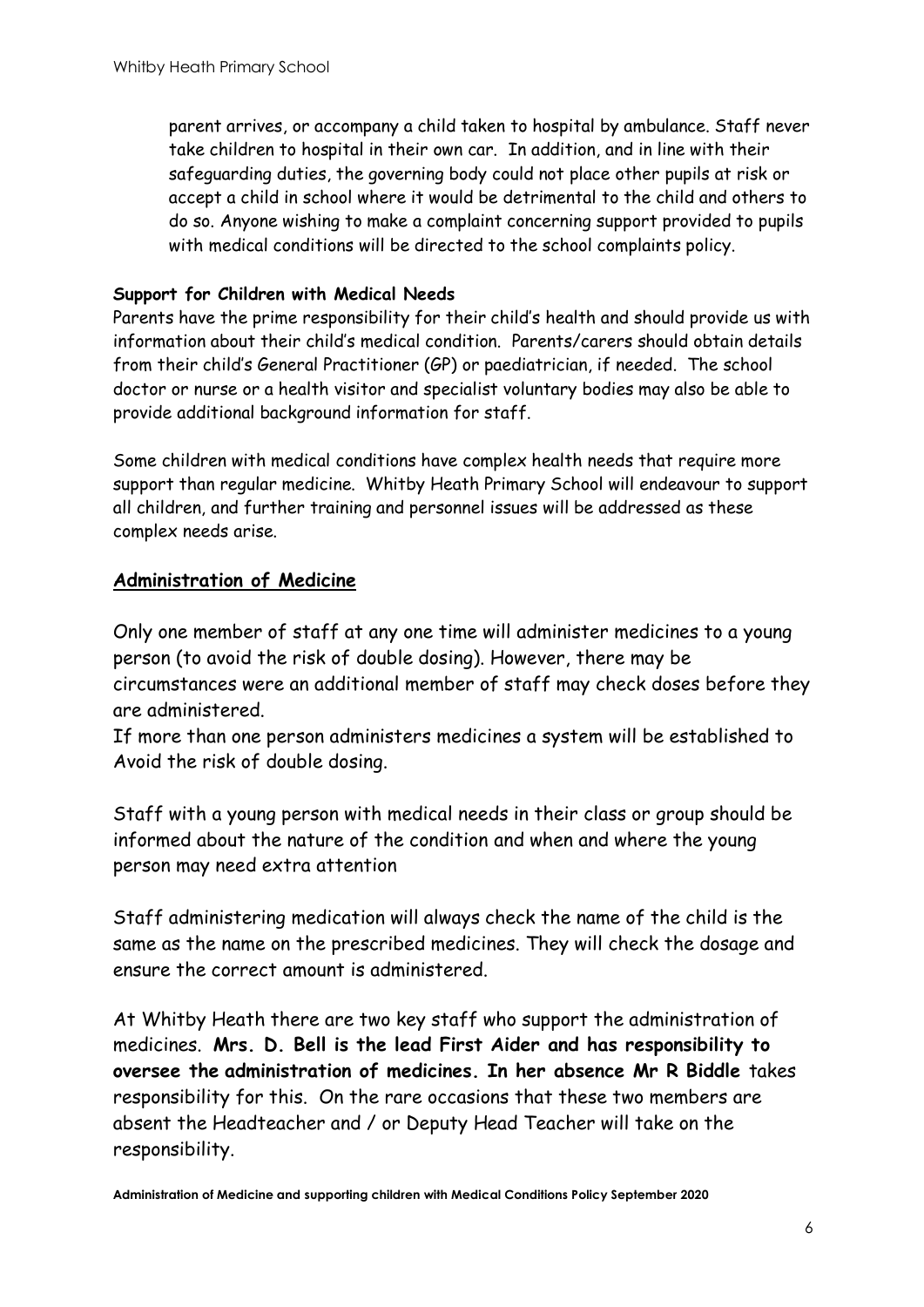#### **Over the Counter Medicines**

NHS West Cheshire Clinical Commissioning Group has agreed a policy supporting selfcare for minor or self-limiting conditions. The policy states that for these conditions, patients (or their parents) are encouraged to self-care, and are expected to buy overthe-counter (OTC) medicines when appropriate.

Therefore, GPs do not now routinely prescribe these medicines. OTC medicines include those medicines on the General Sale List (GSL) that may be bought from retail outlets without medical supervision, or Pharmacy (P) medicines that can be purchased from registered pharmacies under the supervision of a pharmacist.

Examples of medicines that do not require a prescription and which parents can give permission to administer include:

• Paracetamol, ibuprofen or antihistamines - provided they are supplied in packaging with clear dosage instructions that are age appropriate for the child

- Moisturising / soothing preparations for minor skin conditions
- Sunscreen for routine protection while playing / learning outside

These examples are illustrative only and not a comprehensive list of medicines that can be administered.

To help determine whether a child is well enough to attend school parents are advised to review the NHS Choices website and the NHS guidance document on our school website. Schools are, therefore, advised that parental permission is sufficient for the administration of OTC medicines to a child for minor conditions. GPs should not be asked to write prescriptions for OTC medicines.

At Whitby Heath Primary School, medicines (prescribed or over the counter) should always be provided in the original container with written parental consent for administering. This will include the child's name, exact dosage and times to be taken. Medicines will be kept in a safe place, in the staffroom, according to the prescriber's instructions. For example, if needed 4 times (3 at home one in school at 12 o'clock) It is helpful, where clinically appropriate, if medicines are planned in dose frequencies, which enable it to be taken outside school hours. It is to be noted that medicines that need to be taken three times a day could be taken **in the morning, after school hours and at bedtimes.**

If medicines have to be given in school time, we ask parents to complete a form giving details of the medication and authorising the school to administer medicine. Staff will complete a written record each time medicines are given and the record will be retained in the school office for school records. These forms are kept in the staffroom or are obtainable from the Office. (**Appendix 1 & 2**) Administrative staff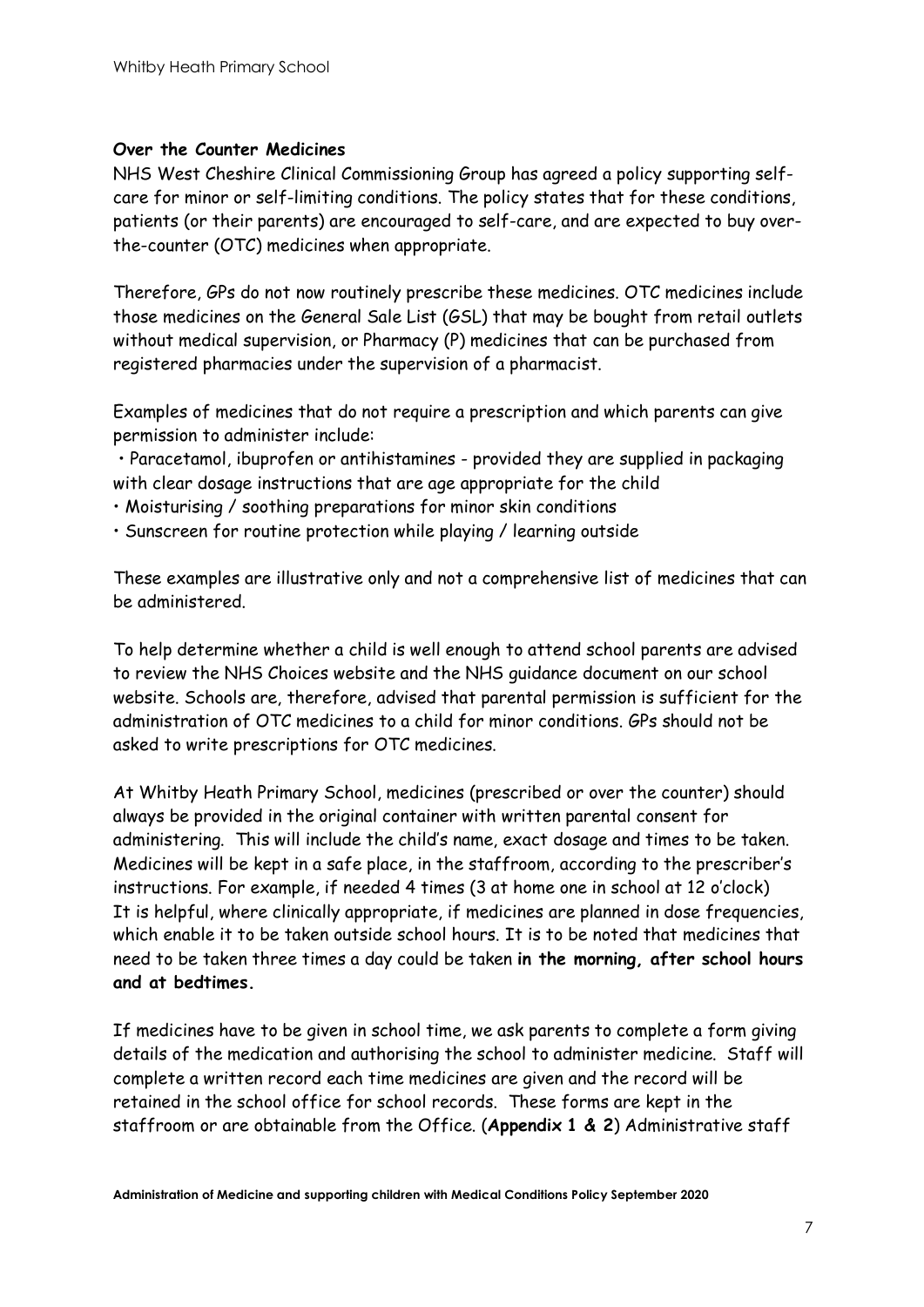will check that the medication lists the child's name, the prescribed dose, the expiry date and any written instructions on the label or container.

School **does not expect** any young person to bring their own medication into school, **if a young person brings to school any medicine for which we have not received written notification, school will not be responsible for that medicine or administration of medication. It will be taken from the child and their parents will be contacted immediately. If written notification has been given it is still expected that the medicine will be handed to an appropriate member of staff by the parent or nominated adult.**

Whitby Heath Primary School keeps an accurate record of each occasion an individual pupil is given or supervised taking medicines. Details of the supervising staff member, pupil, dose, date and time are recorded.

We will ensure that medicines are stored appropriately whilst they are on the school Premises (medicines will be kept in the First Aid cabinet in the staff room**)** and refrigerated where this is required.

Medication will be returned to the parent when no longer required to arrange for safe disposal.

#### **Residentials/Trips**

Parents are sent a medicines form to be completed and returned to school shortly before their child leaves for an overnight or extended day trip. This form requests up to date information about the pupil's current condition and their overall health. This provides up to date information to relevant staff to help the pupil manage their condition while they are away including information about medicines not normally taken during school hours.

The medicines form is taken by the relevant staff member to the off site trip and for all out of school hours activities along with a copy of the pupil's health care plan. The medical form also details what medicines and what dose the pupil is currently taking at different times of the day. It helps to provide up-to-date information to relevant staff and supervisors to help the pupil manage their condition while they are away.

#### **Educational Visits**

At our school, we encourage children with medical needs to participate in safely managed visits. We will make reasonable adjustments to enable children with medical needs to participate fully and safely on visits. This will be a consideration when the school prepares its Risk Assessments and plans for the visit.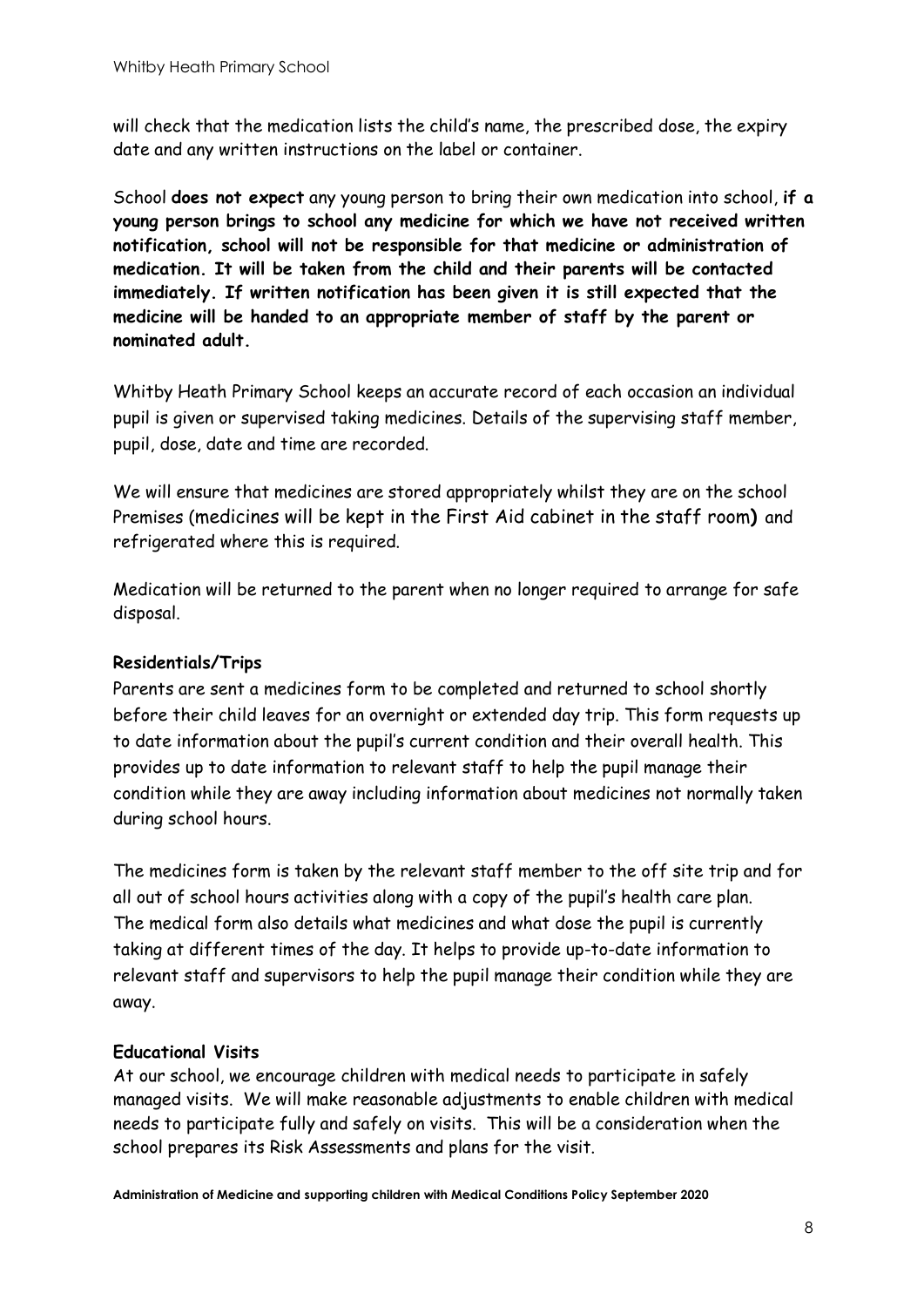Sometimes additional safety measures may need to be taken for outside visits. It may be that additional supervisors or volunteers might be needed to accompany a particular child. We will ensure that all helpers from school and at the visit site are fully informed of any particular medical needs, and relevant emergency procedures. A copy of any health care plan will be taken on visits in the event of the information being needed in an emergency.

Where staff are concerned about whether they can provide for a child's safety, or the safety of other children on a visit, we will seek parental views and medical advice from the school health service or the child's GP.

#### **Sporting Activities**

Most children with medical conditions can participate in physical activities and extracurricular sport. Any restrictions on a child's ability to participate in PE will be recorded in their individual health care plan.

Some children may need to take precautionary measures before or during exercise, and may also need to be allowed immediate access to their medicines such as asthma inhalers. Specific health conditions are detailed in this policy.

Staff supervising sporting activities will consider whether risk assessments are necessary for some children, will be aware of relevant medical conditions and any preventative medicine that may need to be taken and emergency procedures.

#### **Self-Management**

Whitby Heath recognizes that it is good practice to support and encourage Young people, who are able, **to take responsibility to manage their own medicines and schools should encourage this**. This would apply to children who have a long term medical condition such as diabetes or asthma. Because of the age of children at our school, we do not allow children to administer their own medicines without adult supervision.They would always be supervised during administration.

#### **Refusing Medicines**

If a child refuses to take medicines, staff will not force them to do so, but will note this in the records. Any individual health care plan may make particular reference to the procedures to be followed, but in the case of medication given by school staff, we will contact the parent/carer on the day to inform them of the refusal.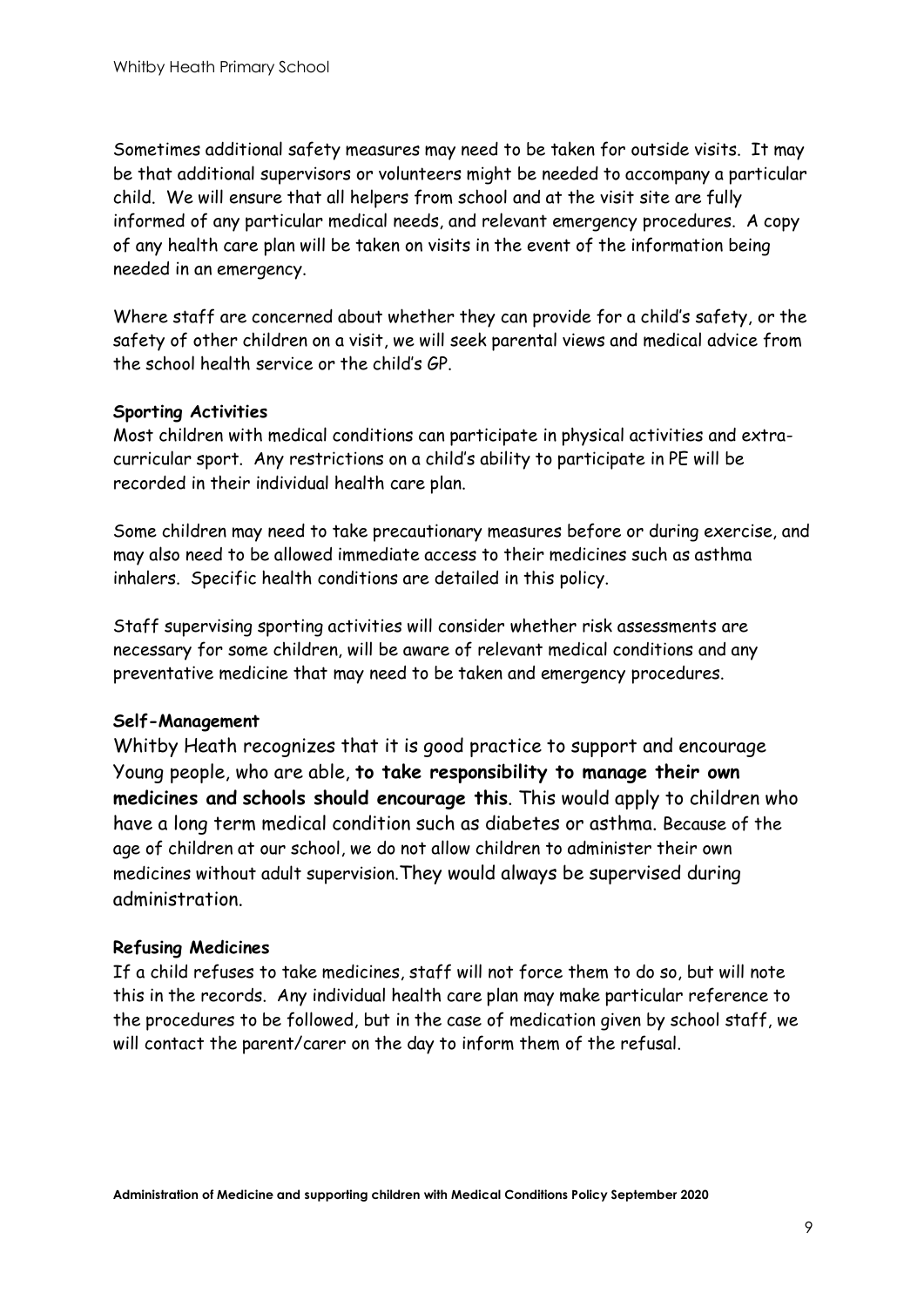#### **Disposal of Medicines**

Parents are responsible for ensuring that date-expired medicines are returned to the pharmacy for safe disposal. We ask parents to collect medicines held at the end of each term. If medicines are not collected, they will be taken to a local pharmacy for safe disposal.

A named member of staff is responsible for checking the dates of medicines and arranging for the disposal of those that have expired. This check is done at least three times a year. The named person is : **Mrs D Bell.**

Whitby Heath Primary School has clear guidance about record keeping.

Sharps boxes will always be used for the disposal of needles where they have to be used. Sharps boxes can be obtained by parents on prescription from the child's GP or paediatrician. Collection and disposal of the boxes will be arranged with the Local Authority's environmental services.

#### **Hygiene and Infection Control**

All staff will be familiar with normal precautions for avoiding infection and follow basic hygiene procedures. Staff have access to protective disposable gloves and will take care when dealing with spillages of blood or other body fluids and disposing of dressings or equipment in suitable receptacles. There are a number of fully trained first aiders in the school who are suitably qualified to deal with minor accidents.

#### **Emergency Procedures**

Staff are aware of emergency procedures. In the event of an accident, a first aider will assess the situation and take the following graduated steps:

- In the case of a severe accident, an ambulance will be called
- Parents/carers will be informed
- In less severe cases e.g. a cut which might require stitches, parents/carers or the child's emergency contact will be informed and asked to collect their child
- If parents/carers or the child's emergency contact cannot be contacted and the time of the accident is not near the end of the school day, staff will take the child to the local clinic or hospital
- Two members of staff will take the child one driver and one to tend to the child
- Where only one member of staff is available, a taxi may be called so that the member of staff can care for the child

Individual health care plans will include instructions as to how to manage a child in an emergency, and identify who has the responsibility in an emergency, for example, if there is an accident in the playground our lunchtime supervisors will be clear of their role.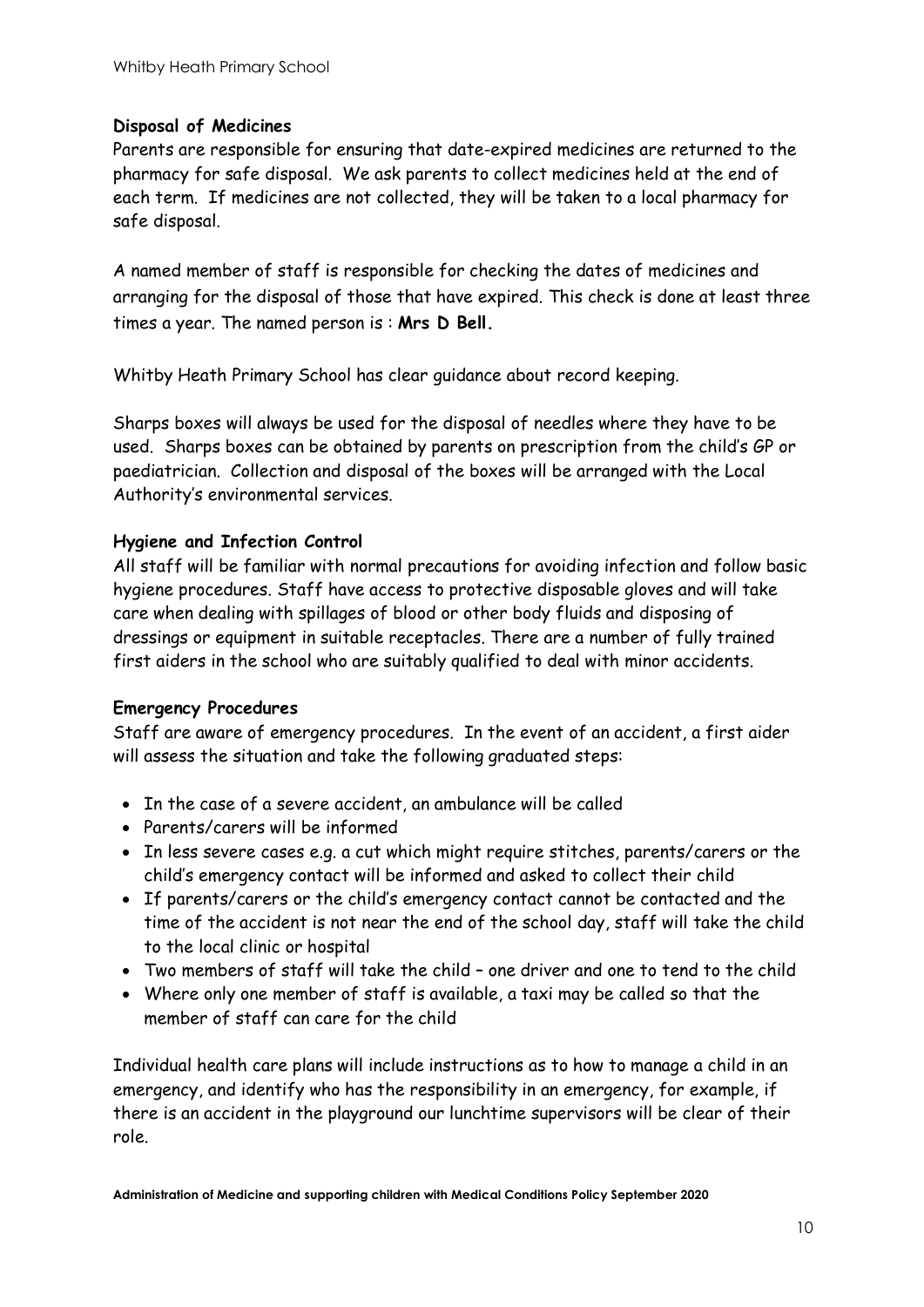For **head injuries (appendix 5)** there is a four tier response depending upon the severity of the injury, as assessed by a nominated first aider.

**Level 1 – Minor scrape/graze** – child assessed and monitored and minor scrape/graze slip sent home

**Level 2 – Minor bump –** child assessed, ice pack applied, if necessary, and Notification of Head Injury Letter sent home with the child

**Level 3 – Moderate bump** – child attended to, parent/carer called to collect child and Notification of Head Injury Letter sent home.

**Level 4 – Severe bump** - child attended to, parent/carer called to collect child to take to hospital/doctor and Notification of Head Injury Letter sent home. If parent/carer or emergency contact cannot be contacted an ambulance would be called.

#### **Parental Consent for Medical Treatment**

Parental consent does not constitute a problem in the vast majority of cases.

Sometimes a member of staff does meet the problem of a young person Belonging to a religious body, which repudiates medical treatment. **Normally the parent will make the decision and this should be regarded as the most desirable course of action.** 

However, the problem could be urgent or the parent unavailable. **Parents who Have specific beliefs which have implications for medical treatment should make their views and wishes known to the school so that the consequences of their beliefs can be discussed and, if possible, accommodated**. In an emergency a member of staff **w**ould have recourse to ordinary medical treatment.

If a young person is being taken on a school journey where medical treatment may be needed and the parent is not prepared to give written instructions and an indemnity on the subject of medical treatment, the school might decide that the young person should not go on the journey, harsh as this may appear to be.

**If a member of staff undertakes responsibility for administering medicines and the young person were to have an adverse reaction, in the event of a claim by the parent/guardian then the Authority will indemnify the member of staff concerned, subject to legal liability being established, and if he/she has reasonably applied this policy.**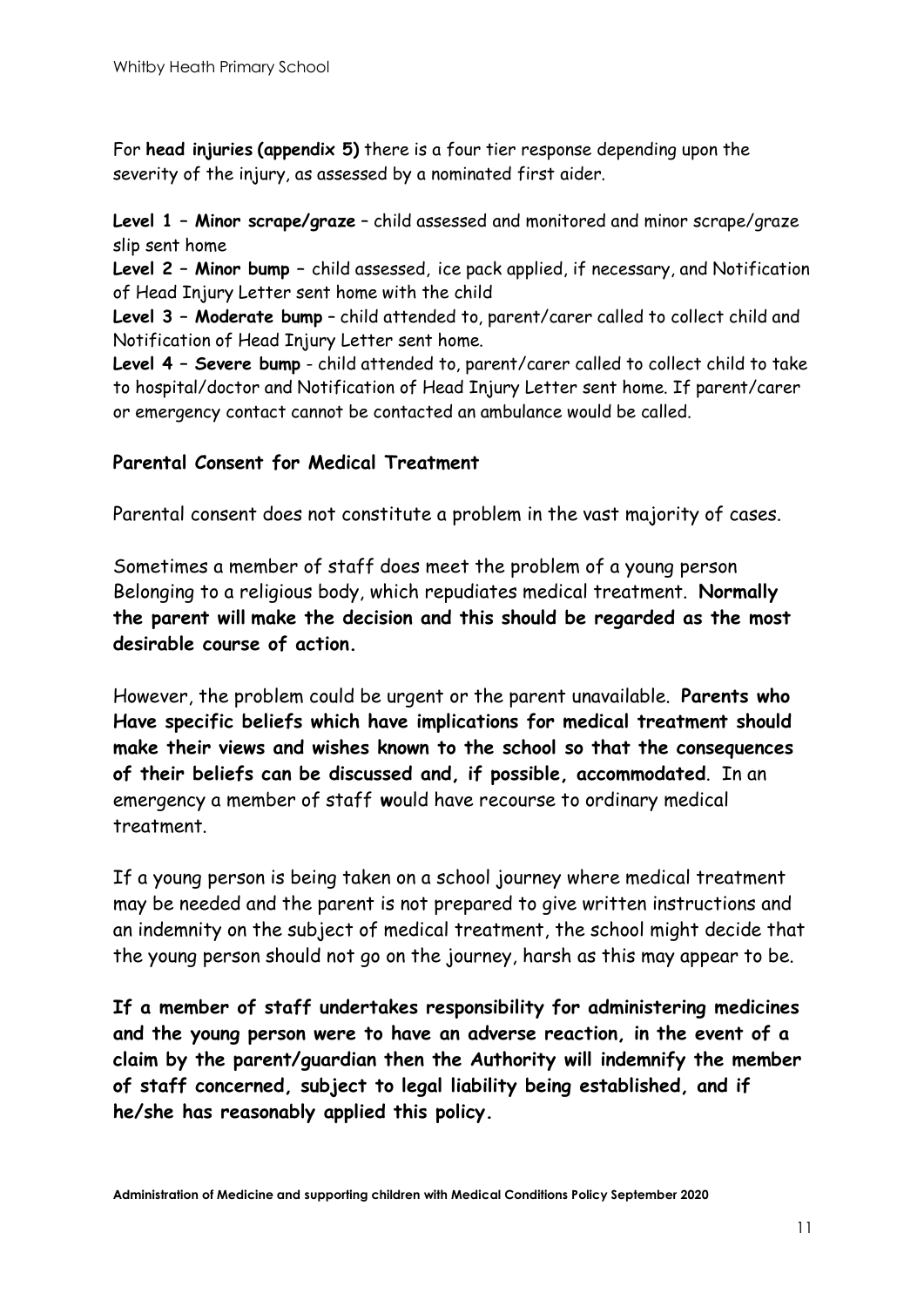#### **Confidentiality**

The Head and staff will always treat medical information confidentially. Agreement will be reached with parents and carers who else should have access to records and other information about a child. However, if information is withheld from staff they will not be held responsible if they act incorrectly in giving medical assistance but otherwise in good faith.

**Common Conditions – Our Approach to Asthma, Epilepsy, Diabetes and Anaphylaxis** The medical conditions in children that most commonly cause concern in schools and settings are asthma, diabetes, epilepsy and severe allergic reaction (anaphylaxis). This policy summarises our approach but further information is available from leading charities.

The following notes offer some basic information but it is important that the needs of the young person are assessed on an individual basis – individual Health Care Plans should be developed.

#### **Asthma**

Asthma is common and appears to be increasingly prevalent in children and young people. One in ten children has asthma in the UK.

The most common symptoms of asthma are:

- coughing
- wheezing
- whistling noise in the chest,
- tight feelings in the chest
- getting short of breath.

Staff may not be able to rely on the very young to be able to identify or verbalise when their symptoms are getting worse or what medicines they should take and when. Therefore staff in early years/primary school, who have such children in their classes must know how to identify when symptoms are getting worse and what to do when this happens. Children with significant asthmas should have an individual health care plan.

There are two main types of medicines to treat asthma, relievers and preventers: **Relievers** (blue inhalers) are medicines taken immediately to relieve asthmas symptoms of shortness of breath, tight feeling in the chest, coughing and wheezing. They are taken during an asthma attack. These quickly open up narrowed airways and help breathing difficulties. They are sometimes taken before exercise. Whilst **Preventers**  (brown, red, orange or green inhalers, sometimes tablets) are taken daily to make airways less sensitive to the triggers and are usually used out of school hours.

**Children with asthma need to have immediate access to their reliever inhalers when they need them.** Inhaler devices usually deliver asthma medicines. A spacer device is used with most inhalers, and the child may need some help to do this. Staff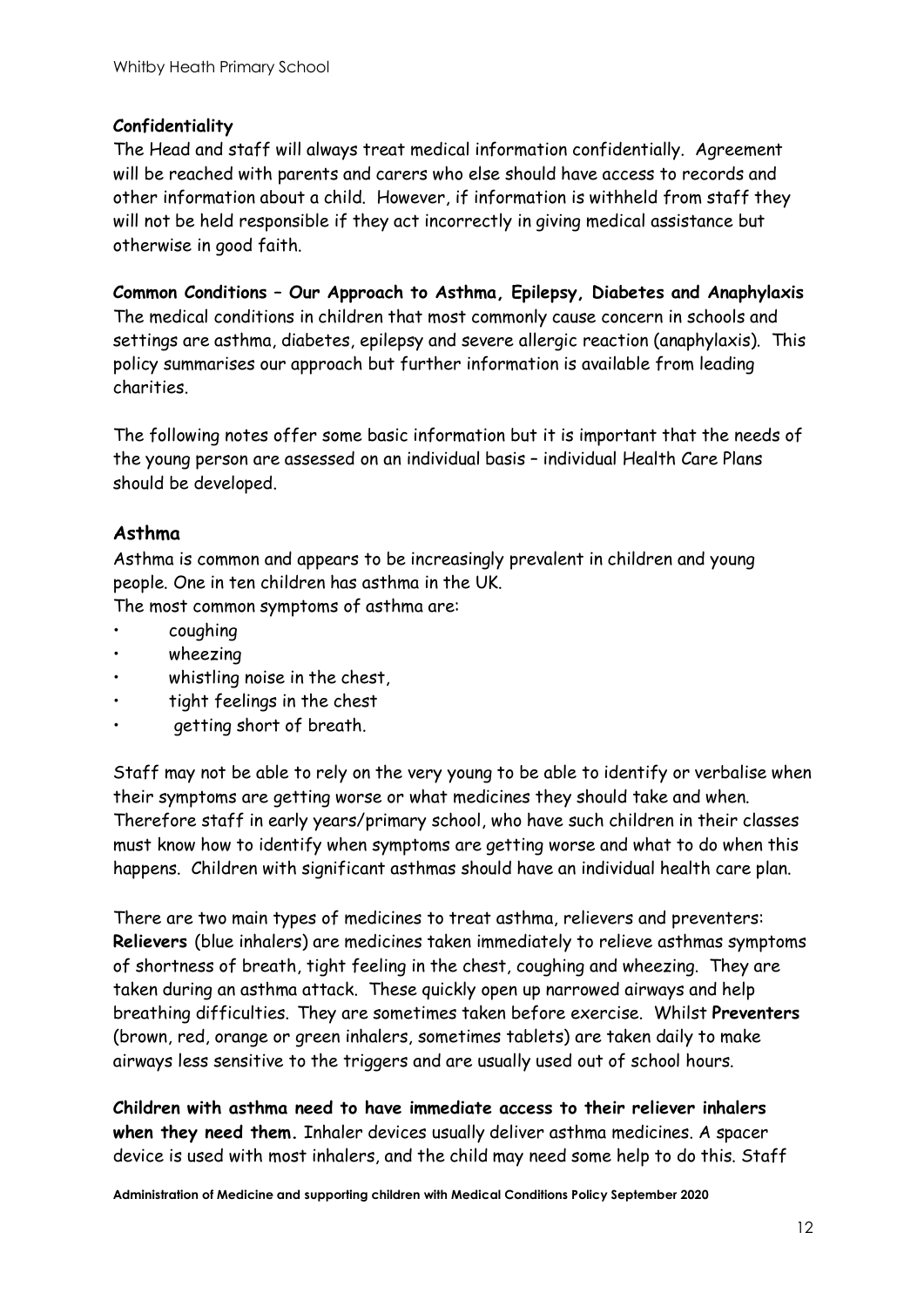will support children with asthma to take charge of and use their inhaler form an early age.

Young people with asthma need to have immediate access to their reliever inhalers when they need them. Staff should ensure they are stored safe but in an accessible place, clearly marked with the young persons name and always available during physical education, sports activities and educational visits. Pupils with asthma are encouraged to carry their reliever inhalers as soon as the parent/carer, Doctor or Asthma Nurse and class teacher agree they are mature enough.

In this school, inhalers and relievers are stored:

- $\checkmark$  In the classrooms: children who are able to use their inhalers themselves are allowed to.
- $\checkmark$  If the child is too young or immature to take personal responsibility for their inhaler, staff will make sure that it is stored in a safe but accessible place (normally in the classroom), and clearly marked with the child's name.
- $\checkmark$  Inhalers will always be available during physical education, sports activities and educational visits.

All school staff have been informed that they are required, under common law duty of care, to act like any reasonably prudent parent. In an emergency situation, this may include taking action such as administering medicines

When a child has an attack, they should be treated according to their individual health care plan or asthma inhaler information sheet (**Appendix 4 & 5**). Parents should regularly review their child's asthma with their GP or other relevant healthcare professional. Copies of their child's management plan should be made available to school. This will be stored centrally and shared with staff.

From 1<sup>st</sup> October 2014 the Human Medicines Regulations 2014 allows schools to keep a salbutamol inhaler for use in emergencies.

**School's emergency salbutamol inhaler and spacer is kept in the School Office. The inhaler is for emergency use only and we follow the guidance agreed with the dispensing pharmacist of:**

- ü **One puff for any child aged below <sup>6</sup> years of age**
- ü **Two puffs for children between <sup>6</sup> and <sup>11</sup> years of age**

**The inhaler is not to be used with <sup>a</sup> child with any diagnosed heart conditions.**

**STAFF MUST RECORD THE USAGE OF AN INHALER IN THE MEDICINES LOG BOOK LOCATED IN THE SCHOOL OFFICE STATING THAT IT IS THE SCHOOLS EMERGENCY INHALER THAT HAS BEEN USED.**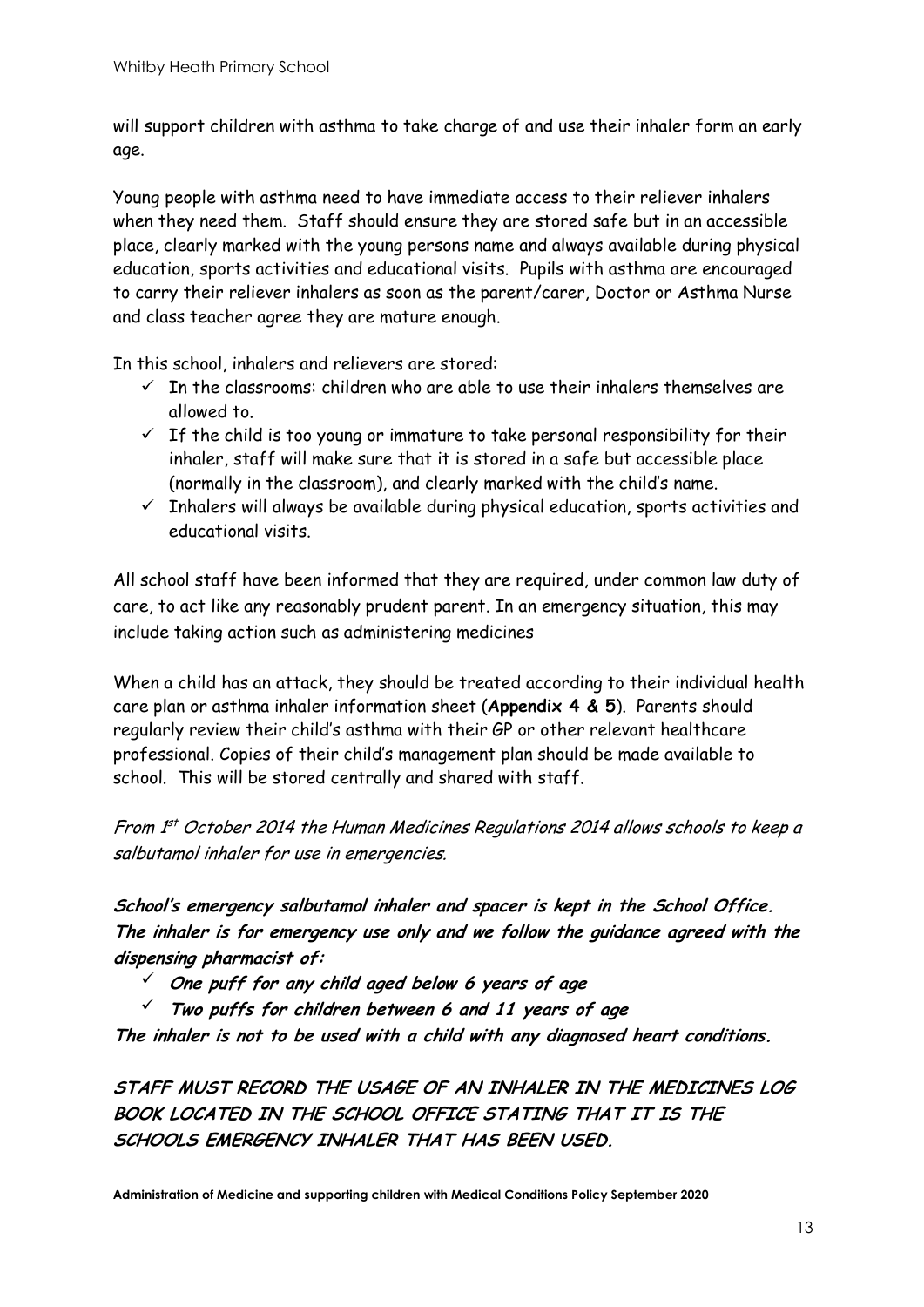#### **The spacer will be washed in warm soapy water after use.**

#### **Staff Responsibilities**

Asthma Lead 1 (Mrs D Bell) and Asthma Leads 2 (Mr R Biddle) are responsible for ensuring that:

- Asthma Lead/s are available to support in an emergency situation
- Inhalers are checked monthly
- Replacement inhalers are obtained before the expiry date
- Replacement spacers are re-ordered and replaced after use
- Empty/out of date Inhalers are disposed of at the local Pharmacy.

#### **All Staff responsibilities:**

**Staff must inform the Asthma Lead/s if a school emergency inhaler has been used so that a new spacer can be ordered**

#### **STAFF MUST RECORD THE USAGE IN THE MEDICINES LOG BOOK LOCATED IN THE SCHOOL OFFICE STATING THAT IT IS THE SCHOOLS EMERGENCY INHALER THAT HAS BEEN USED**

#### **Drawing up School Asthma Health Care Plans**

Whitby Heath Primary School uses an adapted School Health Care Plan from "Managing Medicines in Schools and Early Years Settings" guidance to record important details about individual children's medical needs, their triggers, signs, symptoms, medicines. A school health care plan accompanied by an explanation is sent to all parents of children with asthma for completion:

- at enrolment
- when a diagnosis is first communicated to the school

The parents are asked to fill out the pupil's school Asthma Health Care Plan. Parents then return these completed forms to the school. Parents may need to liaise with their child's health care professionals to complete the form. Our school ensures that a relevant member of school staff is available, if required to help complete the health care plan for children with particularly complex healthcare needs.

All parents of children with asthma attending a school trip or overnight visit are asked to give consent for staff to administer medicines at night or in the morning if required.

The parents of children at Whitby Heath Primary School who have asthma have a responsibility to:

- $\circ$  Tell the school if their child has asthma
- $\circ$  Ensure the school has a complete and up-to-date school healthcare plan for their child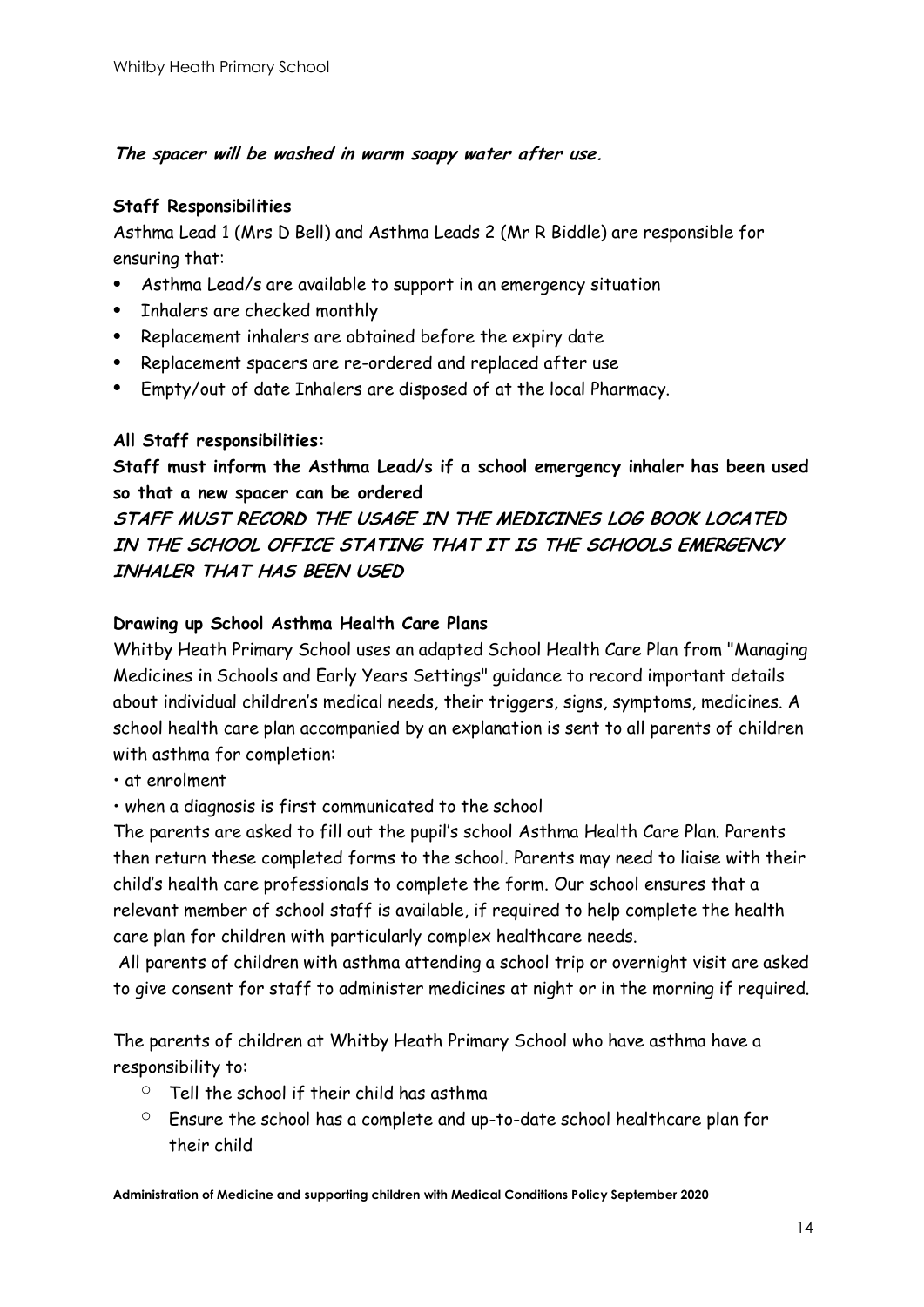- $\circ$  Inform the school about the medicines their child requires during school hours
- $\circ$  Inform the school of any medicines the child requires while taking part in visits, outings or field trips and other out-of-school activities such as school team sports
- $\degree$  Tell the school about any changes to their child's medicines, what they take and how much
- $\circ$  Inform the school of any changes to their child's condition
- $\circ$  Ensure their medicines and medical devices are labelled with their full name
- $\circ$  Ensure that their child's medicines are within their expiry dates
- $\degree$  Keep their child at home if they are not well enough to attend school
- $\circ$  Ensure their child catches up on any school work they have missed
- $\circ$  Ensure their child has regular reviews with their doctor or specialist healthcare professional
- $\circ$  Ensure their child has a written self-management plan from their doctor or specialist healthcare professional to help them manage their child's condition.

All staff at Whitby Heath Primary School have a responsibility to:

- $\degree$  Be aware of the potential triggers, signs and symptoms of asthma and know what to do in an emergency
- $\circ$  Understand the school's asthma policy
- $\degree$  Know which children have asthma and be familiar with the content of their individual health plan
- $\circ$  Allow all children to have immediate access to their emergency medicines
- $\circ$  Maintain effective communication with parents including informing them if their child has been unwell at school
- $\circ$  Ensure children who carry their medicines with them, have them when they go on a school trip or out of the classroom
- $\circ$  Be aware that long term conditions can affect a pupil's learning and provide extra help when children need it
- $\circ$  Be aware of children with asthma who may need extra social support
- $\circ$  Liaise with parents, the child's healthcare professionals, special educational needs coordinator and welfare officers if a child is falling behind with their work because of their condition
- $\circ$  Use opportunities such as PSHE to raise pupil awareness about asthma
- $\circ$  Understand asthma and the impact it can have on children. (Children should not be forced to take part in activity if they feel unwell)
- $\circ$  Ensure all children with asthma are not excluded from activities they wish to take part in
- $\circ$  Ensure children have the appropriate medicines with them during activity or exercise and are allowed to take it when needed.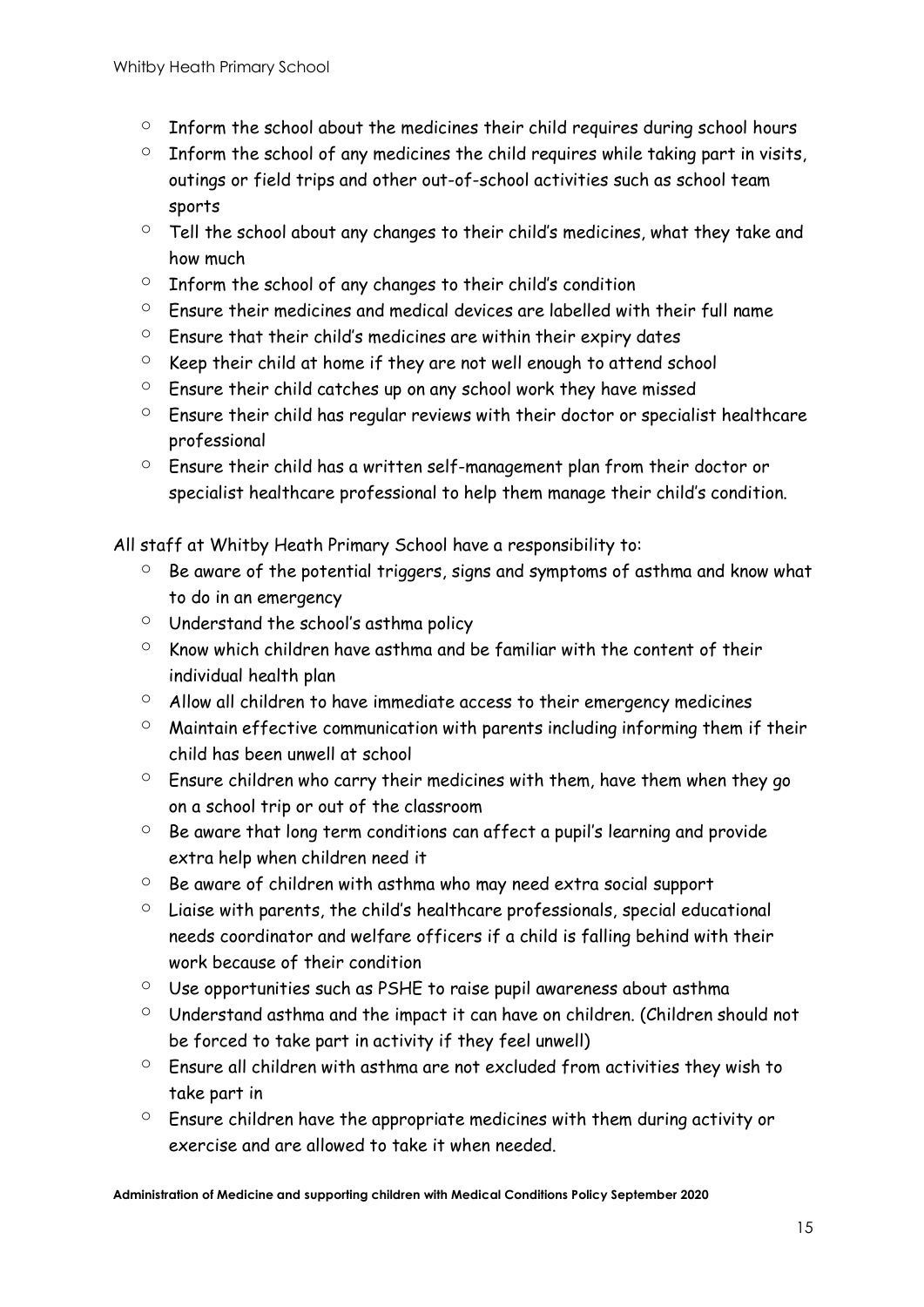#### **School Asthma Register**

The school Asthma Health Care Plans are used to create a centralised register of children with asthma.

An identified member of staff has responsibility for the register at this school, this staff member is Mrs D Bell. The responsible member of staff follows up any of the details on a pupil's Asthma Health Care Plan or if permission for administration of medicines is unclear or incomplete.

Parents at Whitby Heath Primary School are regularly reminded to update their child's Asthma Health Care Plan if their child has a medical emergency or if there have been changes to their symptoms (getting better or worse) or their medicines and treatments change.

Staff at Whitby Heath Primary School use opportunities such as teacher-parent interviews to check that information held by the school on a pupil's condition is accurate and up to date.

Health care plans are kept in a secure central location at school- the school office. All members of staff who work with groups of children, have access to the health care plans of children in their care.

When a member of staff is new to a pupil group, the school makes sure that they are made aware of (and have access to) the health care plans of children in their care. Whitby Heath Primary School ensures that all staff protect pupil confidentiality. Our school seeks permission from parents to allow the health care plan to be sent ahead to emergency care staff should an emergency happen during school hours or at an out of school hours school activity.

We use the health care plans to:

•Inform the appropriate staff and a supply teachers about the individual needs of a pupil with a medical condition in their care

• Identify common or important individual pupil triggers at school that bring on symptoms and can cause emergencies

• Ensure that all medicines stored at school are within the expiry date

• Ensure this school's local emergency care facilities have a timely and accurate summary of a pupil's current asthma management and healthcare in the event of an emergency

•Remind parents of children with asthma to ensure that any medicines kept at school for their child are within their expiry dates.

Children with asthma should participate in all aspects of the school day including physical activities. Physical activity benefits children with asthma in the same way as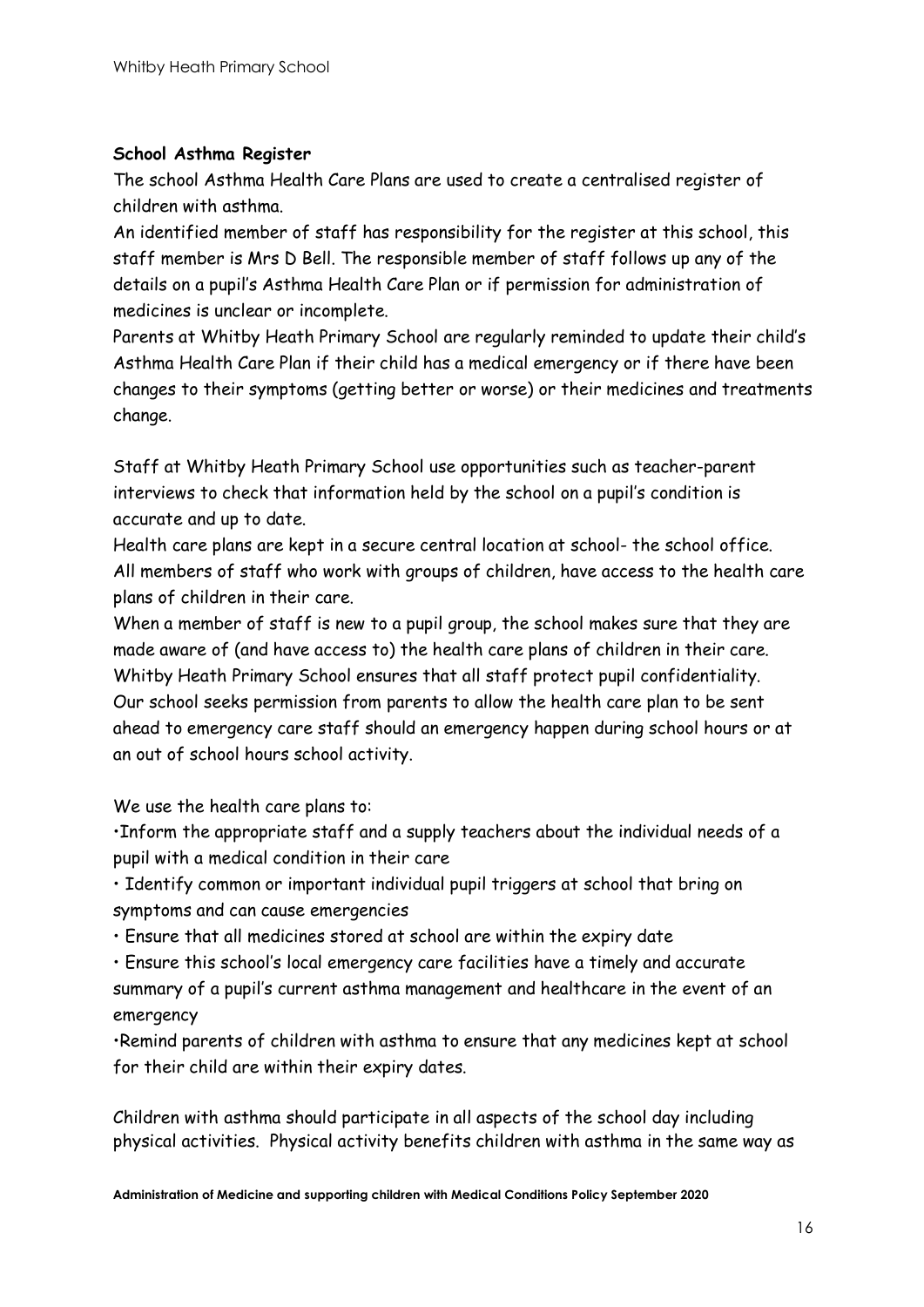other children. Swimming is particularly beneficial. All staff are aware of the need for warm-up activities before any sudden activity especially in cold weather. Particular care may be necessary in cold or wet weather.

The school is asthma friendly and we remove as many triggers as possible so that children's asthma is not exacerbated by the environment.

#### **Epilepsy**

Children with epilepsy have repeated seizures that start in the brain. An epileptic seizure, sometimes called a fit, turn or blackout can happen to anyone at any time. Seizures can happen for many reasons. At least one in 200 children have epilepsy and around 80 per cent of them attend mainstream school. Most children with diagnosed epilepsy never have a seizure during the school day. Epilepsy is a very individual condition.

Since epilepsy takes so many different forms, our school will work closely with health care professionals and parents to draw up an individual health care plan, setting out the particular pattern of an individual child's epilepsy. If a child does experience a seizure in school, details will be recorded and communicated to parents including:

- Any factors which might possibly have acted as a trigger to the seizure e.g. visual/auditory stimulation, emotion
- Any unusual 'feelings' reported by the child prior to the seizure
- Parts of the body demonstrating seizure activity e.g. limbs or facial muscles
- The timing of the seizure when it happened and how long it lasted
- Whether the child lost consciousness
- Whether the child was incontinent

In this way, we hope to give parents more accurate information to the child's specialist.

The individual manifestations of the child's particular epilepsy will be discussed at length with the parents so that staff are aware of triggers, medicines and issues of safety. Staff will need to be made aware of what actions to take in the event of a seizure.

In some circumstances, an ambulance will be called if:

- It is the child's first seizure
- The child has injured themselves badly
- They have problems breathing after a seizure
- A seizure lasts longer than the period set out in the child's health care plan
- A seizure lasts for five minutes if we are unaware of how long they usually last for that child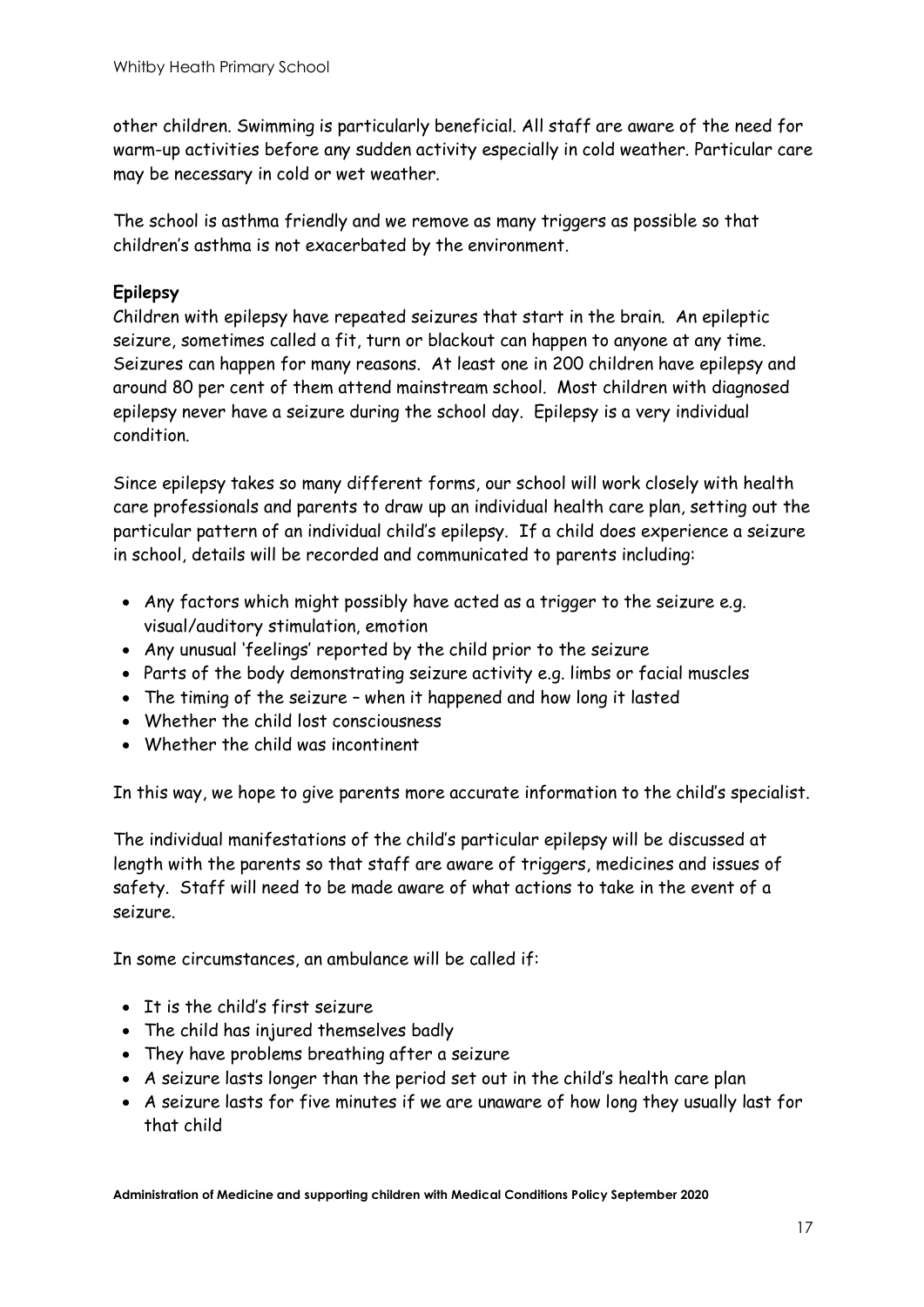• There are repeated seizures, unless this is usual for the child as set out in the child's health care plan.

Most seizures last for a few seconds or minutes, and stop of their own accord. Some children who have longer seizures may be prescribed diazepam for rectal administration. This is an effective emergency treatment for prolonged seizures. The epilepsy nurse or paediatrician will provide guidance as to when to administer it and why.

Should the child require administration of rectal diazepam training will be given. Staying with the child afterwards is important as diazepam may cause drowsiness. Where it is considered clinically appropriate, a liquid solution midazolam, given into the mouth or intra-nasally, may be prescribed as an alternative to rectal diazepam. Instructions for use **must** come from the prescribing doctor.

In the event that rectal diazepam needs to be administered, training will be given to two adult staff and no staff member will administer this alone. Both will be present at administration to ease the practical considerations and to minimize the potential for accusations of abuse. Children will be given privacy when intimate care is being provided.

#### **Diabetes**

Diabetes is a condition where the level of glucose in the blood rises. This is either due to the lack of insulin (Type 1 diabetes) or because there is insufficient insulin for the child's needs or the insulin is not working properly (Type 2 diabetes).

About one in 550 school-age children have diabetes. The majority of children have Type 1 diabetes. They normally need to have daily insulin injections, to monitor their blood glucose level and to eat regularly according to their personal dietary plan. Children with Type 2 diabetes are usually treated by diet and exercise alone.

Each child may experience different symptoms and these will be discussed when drawing up the health care plan. Greater than usual need to go to the toilet or to drink, tiredness and weight loss may indicate poor diabetic control, and staff will naturally draw such signs to the parents' attention.

The diabetes of the majority of children is controlled by injections of insulin each day. Most younger children will be on a twice a day insulin regime of a longer acting insulin and it is unlikely that these will need to be given during school hours, although for those who do it may be necessary for an adult to administer the injection. Older children may be on multiple injections and others may be controlled on an insulin pump. Most children can manage their own injections, but if doses are required at school, supervision may be required, and also a suitable, private place to carry it out.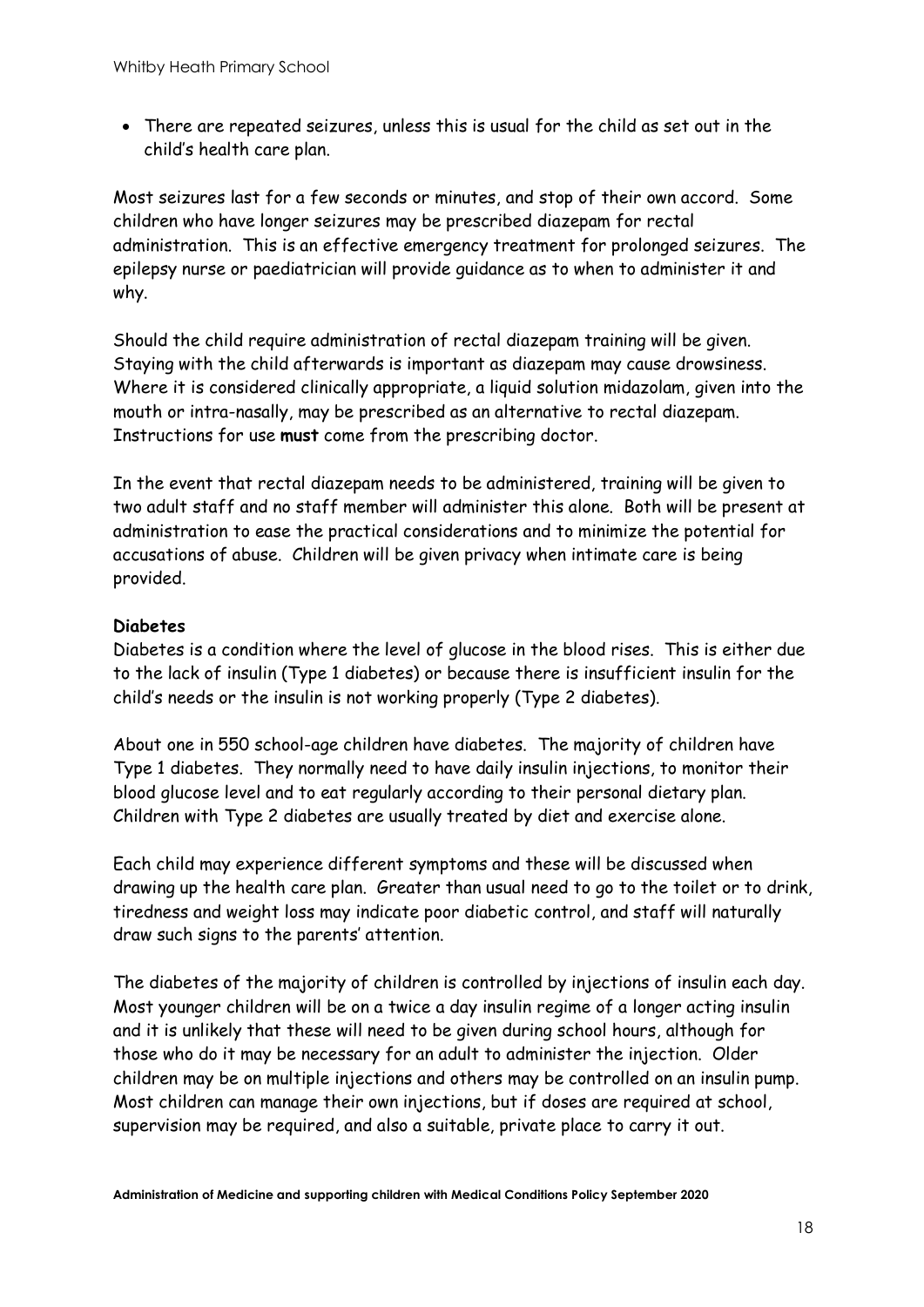The individual health care plan will identify the approach in each case and this may include provision for regular snacks during the day, even during class times and sometimes prior to exercise. When staff agree to administer blood glucose tests or insulin injections, they will be trained by an appropriate health professional.

Staff will be made aware that the following symptoms, either individually or combined, may be indicators of low blood sugar – **hypoglycemic reaction** (hypo) in a child with diabetes:

- Hunger
- Sweating
- Drowsiness
- Pallor
- Glazed eyes
- Shaking or trembling
- Lack of concentration
- Irritability
- Headache
- Mood changes, especially angry or aggressive behaviour

The different symptoms experienced by children will be discussed when drawing up a health care plan.

If a child has a hypo, they will not be left alone and a fast acting sugar, such as glucose tablets, a sugary drink will be brought to the child and given immediately. Slower acting starchy food, such as a sandwich or two biscuits and a glass of milk, will be given once the child has recovered, some 10-15 minutes later.

An ambulance will be called if:

- The child's recovery takes longer than 10-15 minutes
- The child becomes unconscious

#### **Anaphylaxis**

Anaphylaxis is an acute, severe allergic reaction requiring medical attention. It usually occurs within second of minutes of exposure to a certain food or substance, but on rare occasions may happen after a few hours.

Common triggers include peanuts, tree nuts, sesame, eggs, cow's milk, fish, certain fruits such as kiwifruit, and also penicillin, latex and the venom of stinging insects (such as bees, wasps or hornets).

The most severe form of allergic reaction is anaphylactic shock, when the blood pressure falls dramatically and the patient loses consciousness. Fortunately this is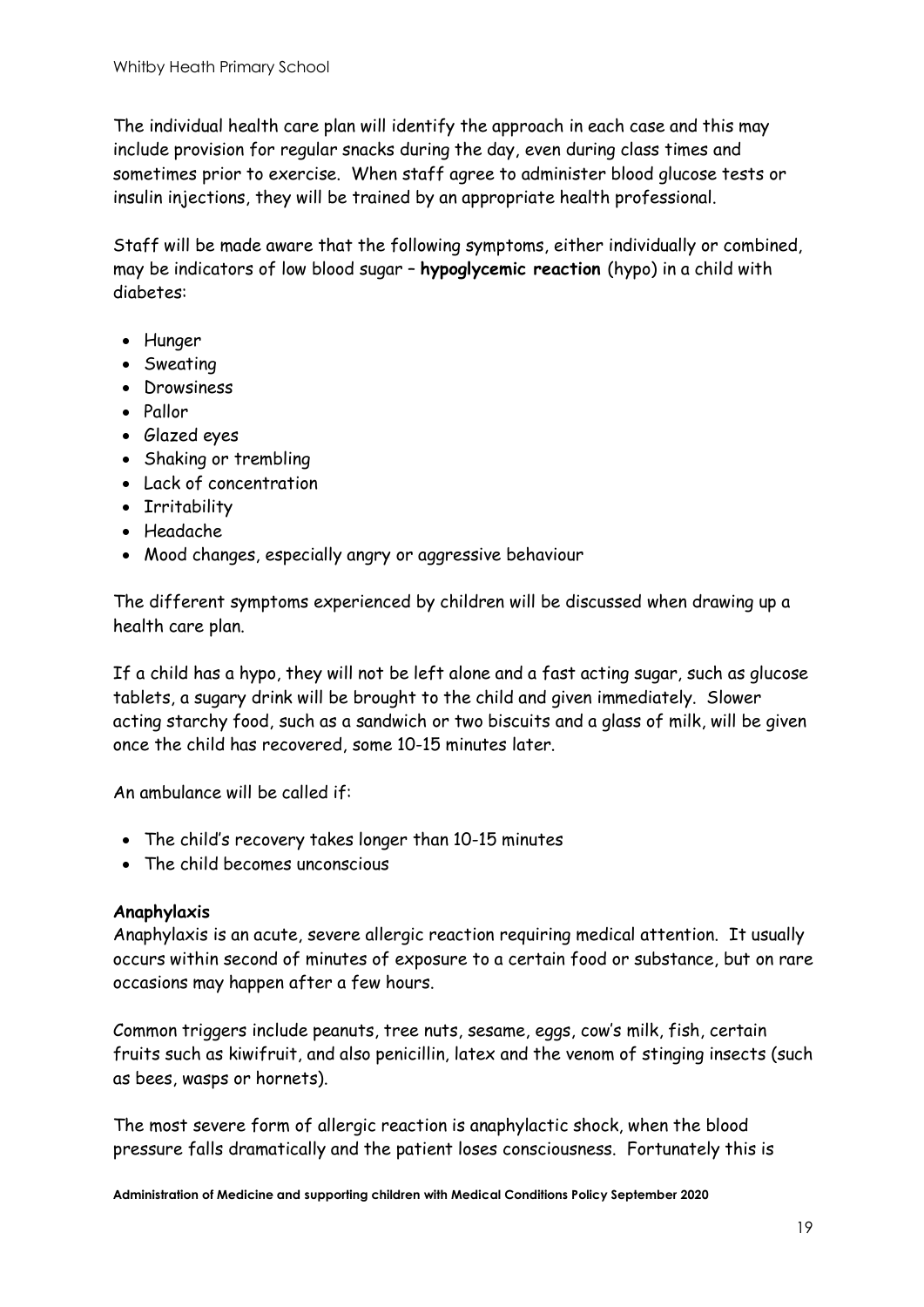rare among young children below teenage years. More commonly among children there may be swelling in the throat, which can restrict the air supply, or severe asthma. Any symptoms affecting the breathing are serious.

Less severe symptoms may include tingling or itching in the mouth, hives anywhere on the body, generalized flushing of the skin or abdominal cramps, nausea and vomiting. Even where mild symptoms are present, the child will be watched carefully. They may be heralding the start of a more serious reaction.

The treatment for a severe allergic reaction is an injection of adrenaline (also know as epinephrine). Pre-loaded injection devices containing one measured dose of adrenaline are available on prescription.

Should a severe allergic reaction occur, the adrenaline injection will be administered into the muscle of the upper outer thigh. **An ambulance will always be called.**

All staff complete annual refresher training in the use of these devices, led by the School Nurse, where they are reassured that they are simple to administer. In cases of doubt it is better to give the injection than to hold back.

The child's individual health care plan will detail:

- What may trigger anaphylaxis
- What to do in an emergency
- Prescribed medicine
- Food management
- Precautionary measures

Communication with catering staff is crucial so that the child's particular requirements can be met.

Whilst we will endeavour to reduce any food triggers, it is not always feasible to exclude certain foods from the premises. However, appropriate steps to minimize any risks to allergic children will be taken.

In line with the Department of Health's guidance to schools (September 2017) our school has a 'spare auto injector (AAI) for use in emergencies.

Schools may administer their "spare" adrenaline auto-injector (AAI), obtained, without prescription, for use in emergencies, if available, **but only to a pupil at risk of anaphylaxis, where both medical authorisation and written parental consent for use of the spare AAI has been provided.** 

The school's spare AAI can be administered to a pupil whose own prescribed AAI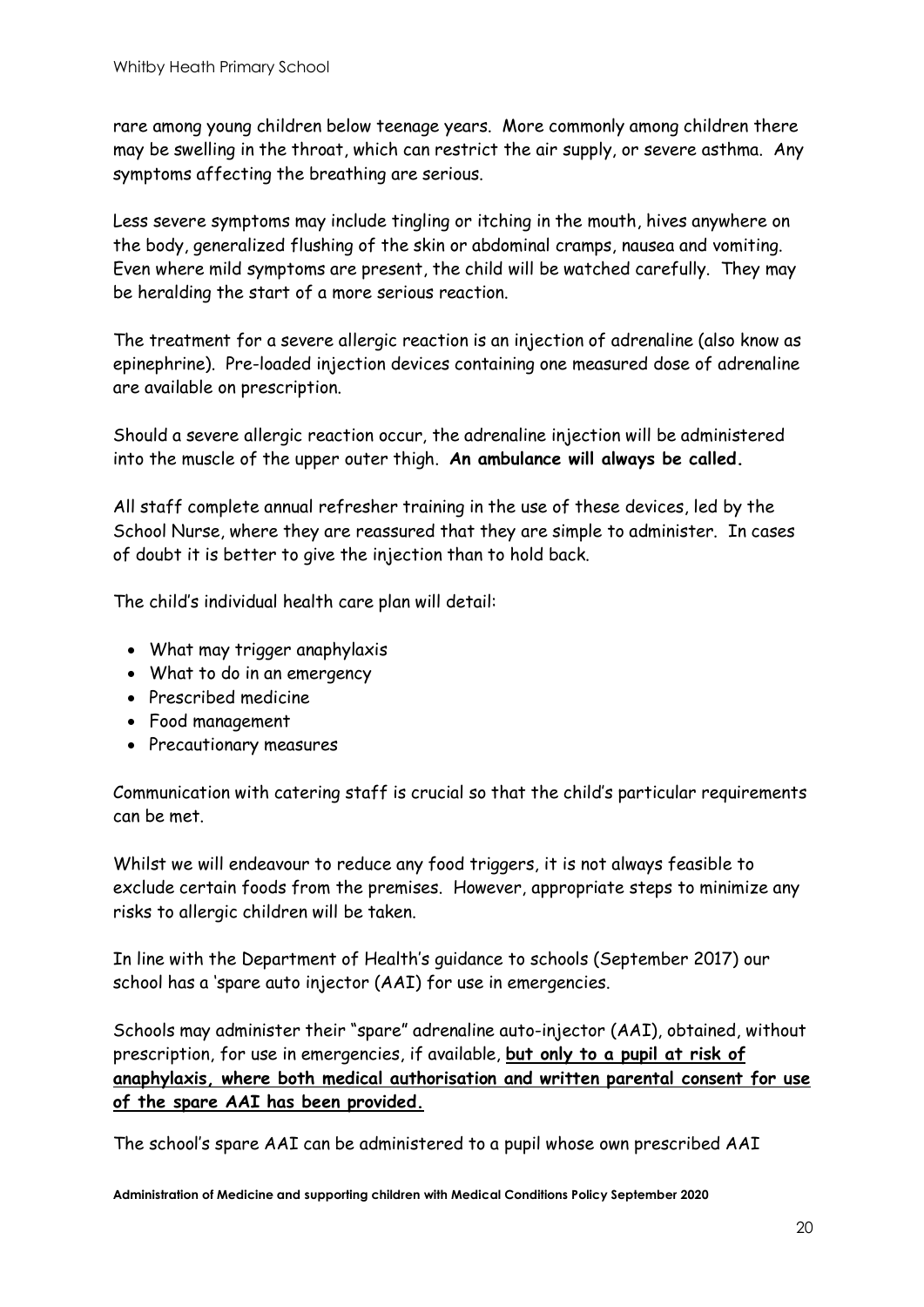cannot be administered correctly without delay.

AAIs can be used through clothes and should be injected into the upper outer thigh in line with the instructions provided by the manufacturer.

If someone appears to be having a severe allergic reaction (anaphylaxis), you MUST call 999 without delay, even if they have already used their own AAI device, or a spare AAI.

#### **In the event of a possible severe allergic reaction in a pupil who does not meet these criteria, emergency services (999) should be contacted and advice sought from them as to whether administration of the spare emergency AAI is appropriate.**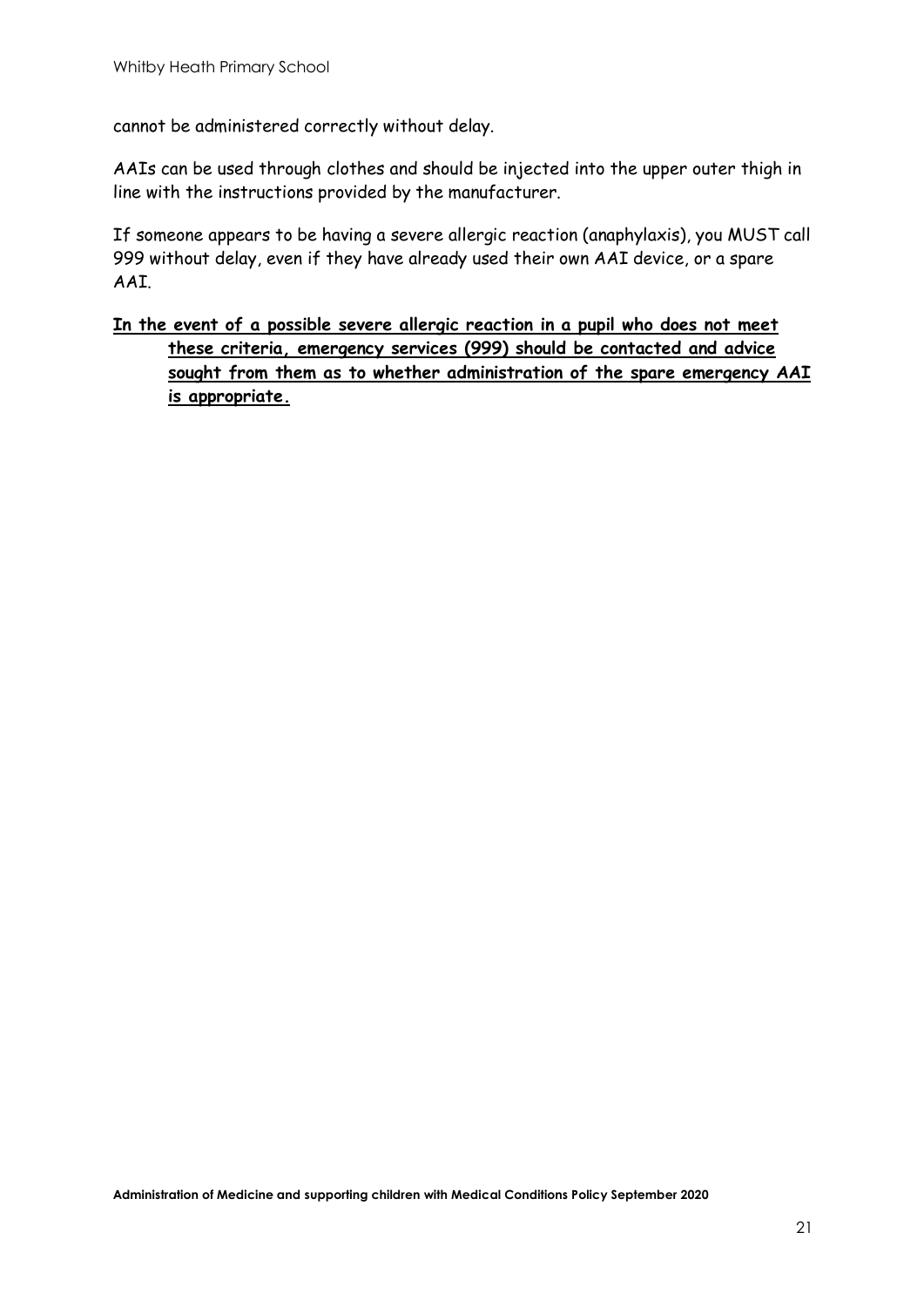The following guidance is taken from the Department of Health's September 2017 guidance on the use of adrenaline auto-injectors in schools:

# Recognition and management of an allergic reaction/anaphylaxis

# Signs and symptoms include:

Mild-moderate allergic reaction: Abdominal pain or vomiting • Swollen lips, face or eyes • Itchy/tingling mouth• Hives or itchy skin rash • Sudden change in behaviour.

# ACTION:

Stay with the child, call for help if necessary• Locate adrenaline autoinjector(s)• Give antihistamine according to the child's allergy treatment plan • Phone parent/emergency contact

Watch for signs of ANAPHYLAXIS (life-threatening allergic reaction):

Airway: Persistent cough, Hoarse voice, Difficulty swallowing/swollen tongue

Breathing: Difficult or noisy breathing, Wheeze or persistent cough

Consciousness Persistent dizziness, Becoming pale or floppy, Suddenly sleepy, collapse, unconscious

**IF ANY ONE (or more) of these signs are present:**

1. Lie child flat with legs raised:  $\bullet$ (if breathing is difficult,allow child to sit)

2. Use Adrenaline autoinjector\* without delay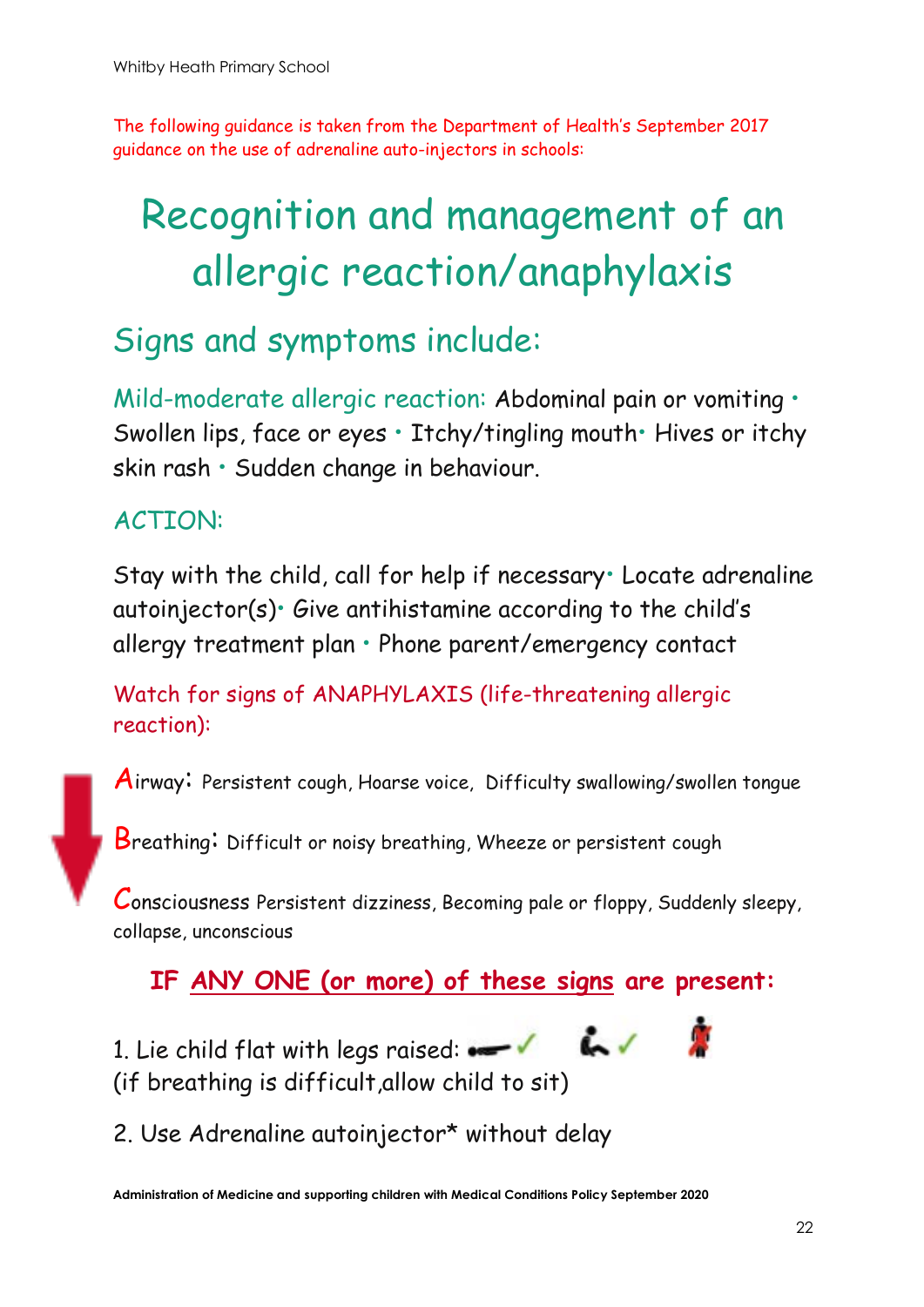3. Dial 999 to request ambulance and say ANAPHYLAXIS

# **\*\*\* IF IN DOUBT, GIVE ADRENALINE \*\*\***

## **After giving Adrenaline:**

1. Stay with child until ambulance arrives, do **NOT** stand child up

2. Commence CPR if there are no signs of life

3. Phone parent/emergency contact

# 4**. If no improvement after 5 minutes, give a further dose of adrenaline using another autoinjector device, if available.**

Anaphylaxis may occur without initial mild signs:

**ALWAYS use adrenaline autoinjector FIRST in someone with known food allergy who has** SUDDEN BREATHING DIFFICULTY (persistent cough, hoarse voice, wheeze) – even if no skin symptoms are present.

# Practical points:

- When dialling 999, give clear and precise directions to the emergency operator, including the postcode of your location.
- If the pupil's condition deteriorates and a second dose adrenaline is administered after making the initial 999 call, make a second call to the emergency services to confirm that an ambulance has been dispatched.
- Send someone outside to direct the ambulance paramedics when they arrive.
- Tell the paramedics: if the child is known to have an allergy; what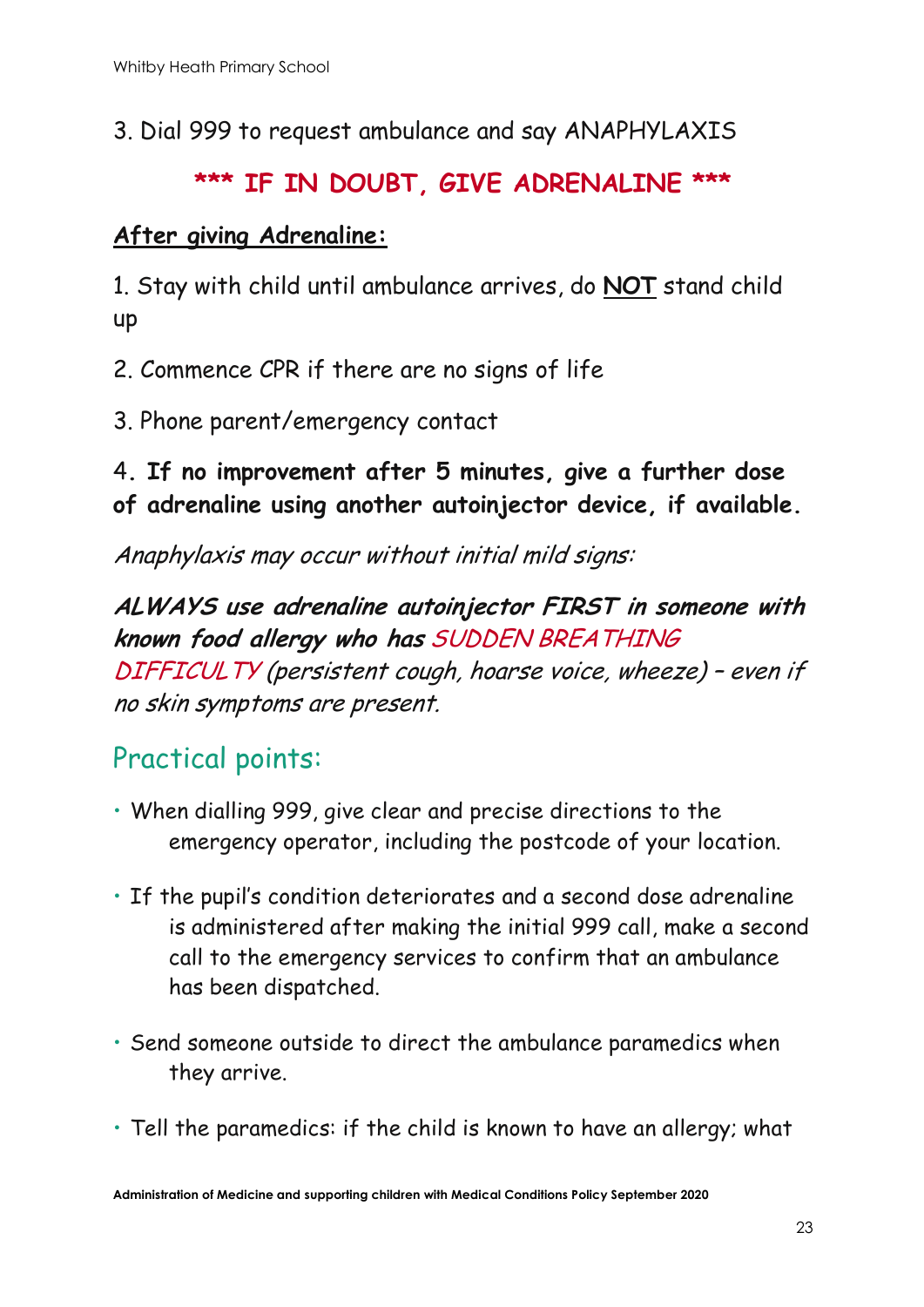might have caused this reaction e.g. recent food; the time the AAI was given.

# **Appendices to this Policy**

- **1.REQUEST FOR THE SCHOOL TO GIVE MEDICATION**
- **2.Administered medicine slip**
- **3.Health Care Planning**
- **4.Medicine in school – INHALERS**
- **5.Administered asthma medication**
- **6.Head injury note**
- **7.Model Process for developing Individual Healthcare Plans**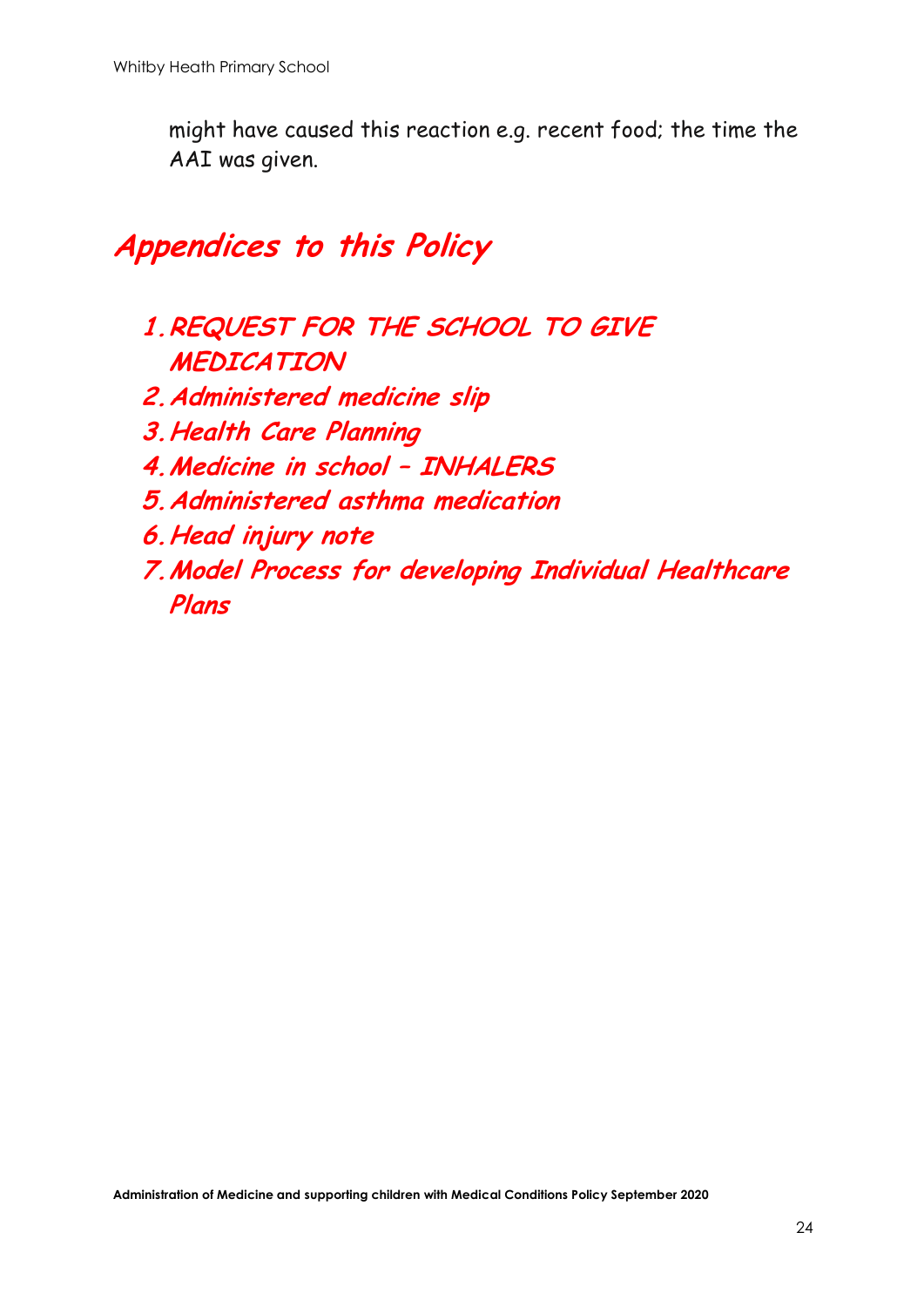#### WHITBY HEATH PRIMARY SCHOOL REQUEST FOR THE SCHOOL TO GIVE MEDICATION

I request that ………………………………………………… (Full name of Pupil) be given the following medicine(s) while at school:

| Medical condition or illness                         |                                                                                                                                                                                                               |
|------------------------------------------------------|---------------------------------------------------------------------------------------------------------------------------------------------------------------------------------------------------------------|
| Name/type of Medicine<br>(as described on container) |                                                                                                                                                                                                               |
|                                                      |                                                                                                                                                                                                               |
|                                                      |                                                                                                                                                                                                               |
|                                                      |                                                                                                                                                                                                               |
| Self administration                                  | Yes/No (mark as appropriate)                                                                                                                                                                                  |
| <b>FULL.</b>                                         | The above medication is clearly labelled indicating contents, dosage and child's name in                                                                                                                      |
|                                                      |                                                                                                                                                                                                               |
| must notify the school of any changes in writing.    | I understand that I must deliver the medicine personally to (agreed member of staff) and<br>accept that this is a service that the school is not obliged to undertake. I understand that I                    |
| (Parent/Carer)                                       |                                                                                                                                                                                                               |
|                                                      |                                                                                                                                                                                                               |
| <b>Address</b>                                       |                                                                                                                                                                                                               |
| Note to parents:                                     | Medication will not be accepted by the school unless this form is completed and signed by the parent or<br>legal carer of the child and that the administration of the medicine is agreed by the Headteacher. |

- 2. Medicines must be in the original container.
- 3. The agreement will be reviewed on a termly basis.
- 4. The Governors and Headteacher reserve the right to withdraw this service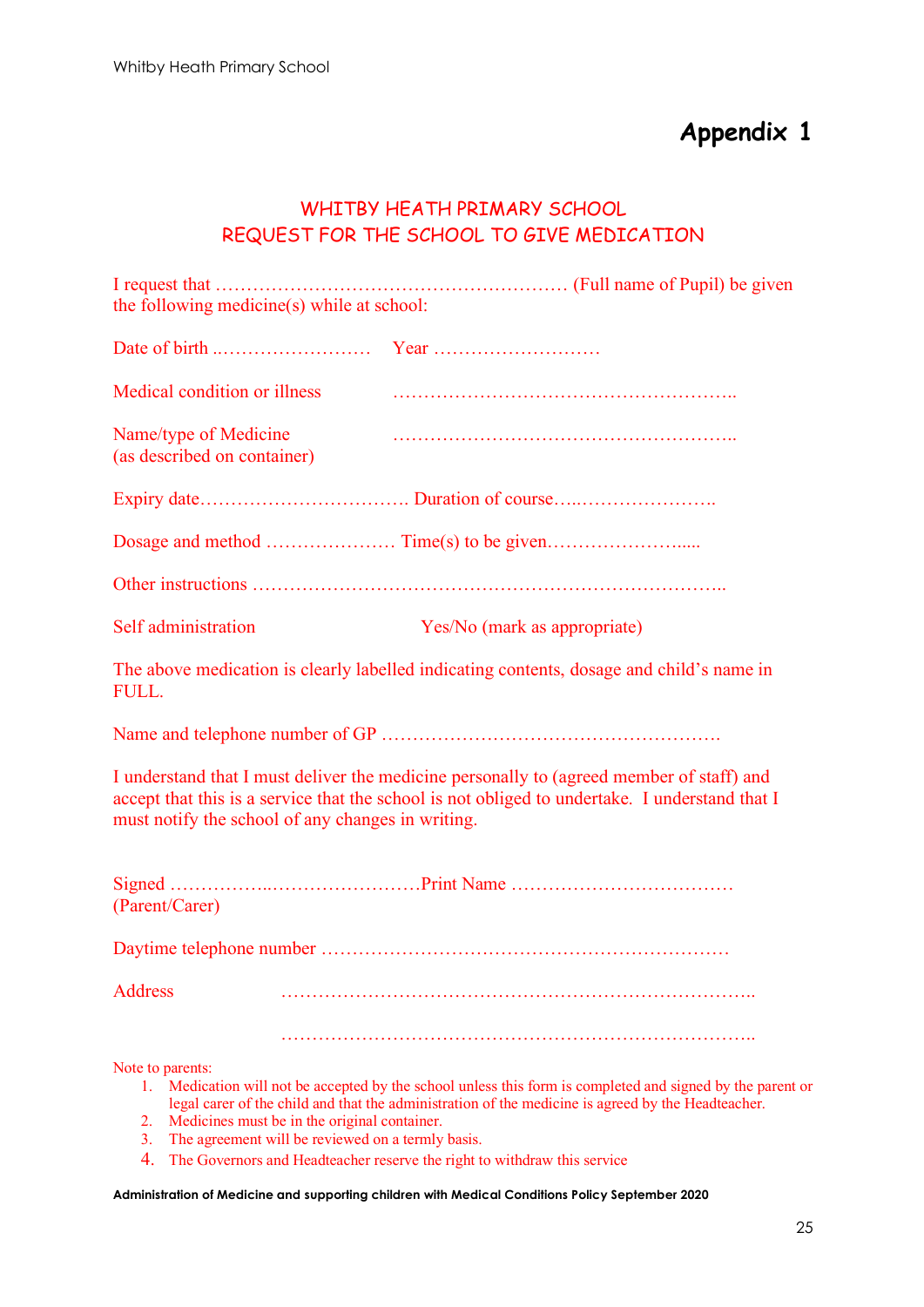#### **Whitby Heath Primary School**

#### **RECORD OF MEDICINES ADMINISTERED TO ALL CHILDREN**

**NAME OF SCHOOL** 

**…………………………………………………………………………………………………………..**

| Date | Young<br>Person's<br>Name | Time | Name of<br>Medicine | Dose<br>given | Any<br>reactions | Signature<br>of staff | Print<br>name |
|------|---------------------------|------|---------------------|---------------|------------------|-----------------------|---------------|
|      |                           |      |                     |               |                  |                       |               |
|      |                           |      |                     |               |                  |                       |               |
|      |                           |      |                     |               |                  |                       |               |
|      |                           |      |                     |               |                  |                       |               |
|      |                           |      |                     |               |                  |                       |               |
|      |                           |      |                     |               |                  |                       |               |
|      |                           |      |                     |               |                  |                       |               |
|      |                           |      |                     |               |                  |                       |               |
|      |                           |      |                     |               |                  |                       |               |
|      |                           |      |                     |               |                  |                       |               |
|      |                           |      |                     |               |                  |                       |               |
|      |                           |      |                     |               |                  |                       |               |
|      |                           |      |                     |               |                  |                       |               |
|      |                           |      |                     |               |                  |                       |               |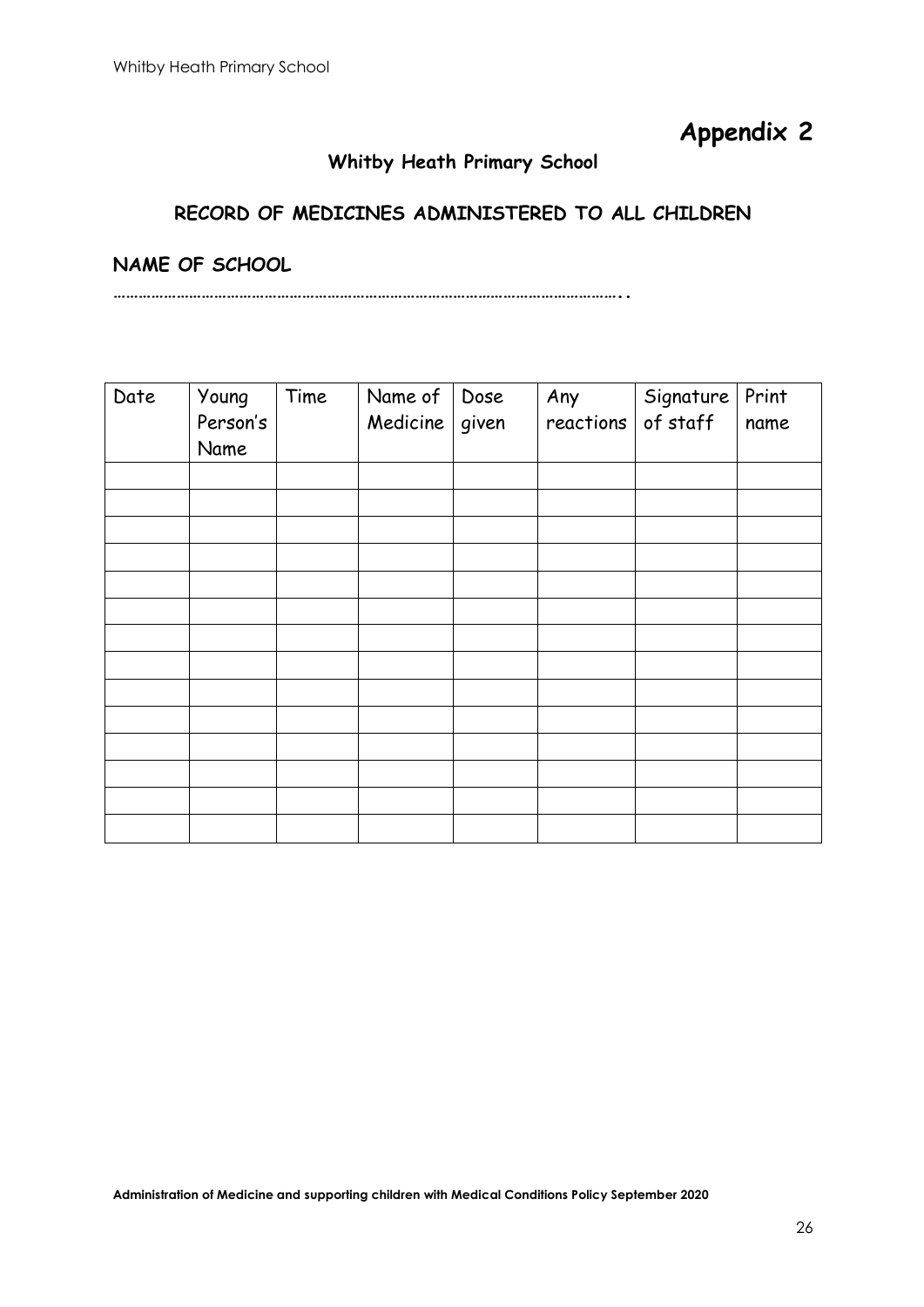#### **ADMINISTRATION OF MEDICINES FOR YOUNG PEOPLE HEALTH CARE PLAN**

|                                   | (Insert a<br>photograph) |  |  |  |
|-----------------------------------|--------------------------|--|--|--|
| Date of birth Group/class/form    |                          |  |  |  |
| Young person's address            |                          |  |  |  |
|                                   |                          |  |  |  |
|                                   |                          |  |  |  |
|                                   |                          |  |  |  |
| <b>Family Contact Information</b> |                          |  |  |  |
|                                   |                          |  |  |  |
|                                   |                          |  |  |  |
|                                   |                          |  |  |  |
|                                   |                          |  |  |  |
| <b>Clinic/Hospital Contact</b>    |                          |  |  |  |
|                                   |                          |  |  |  |
|                                   |                          |  |  |  |
|                                   |                          |  |  |  |

Describe needs and give details of young person's symptoms.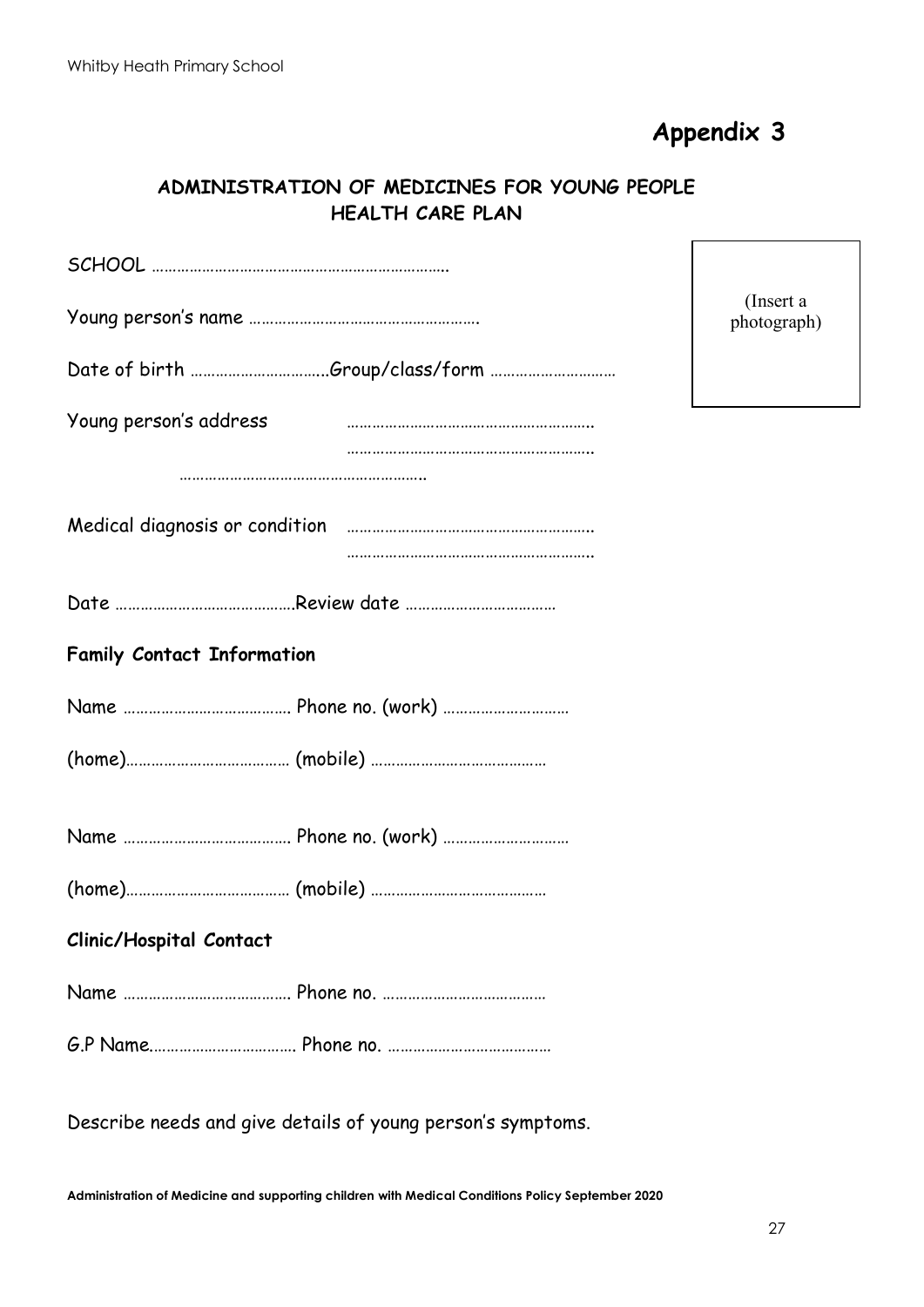| Whitby Heath Primary School                                                     |  |
|---------------------------------------------------------------------------------|--|
|                                                                                 |  |
|                                                                                 |  |
|                                                                                 |  |
|                                                                                 |  |
|                                                                                 |  |
|                                                                                 |  |
|                                                                                 |  |
|                                                                                 |  |
|                                                                                 |  |
|                                                                                 |  |
| Daily care requirements (e.g. before sport/at lunchtime).                       |  |
|                                                                                 |  |
|                                                                                 |  |
|                                                                                 |  |
|                                                                                 |  |
|                                                                                 |  |
|                                                                                 |  |
|                                                                                 |  |
|                                                                                 |  |
| Describe what constitutes an emergency for the child, and the action to take if |  |
| this occurs.                                                                    |  |
|                                                                                 |  |
|                                                                                 |  |
|                                                                                 |  |
|                                                                                 |  |
|                                                                                 |  |
|                                                                                 |  |
|                                                                                 |  |
| Follow up care.                                                                 |  |
|                                                                                 |  |
|                                                                                 |  |
|                                                                                 |  |
|                                                                                 |  |
|                                                                                 |  |
|                                                                                 |  |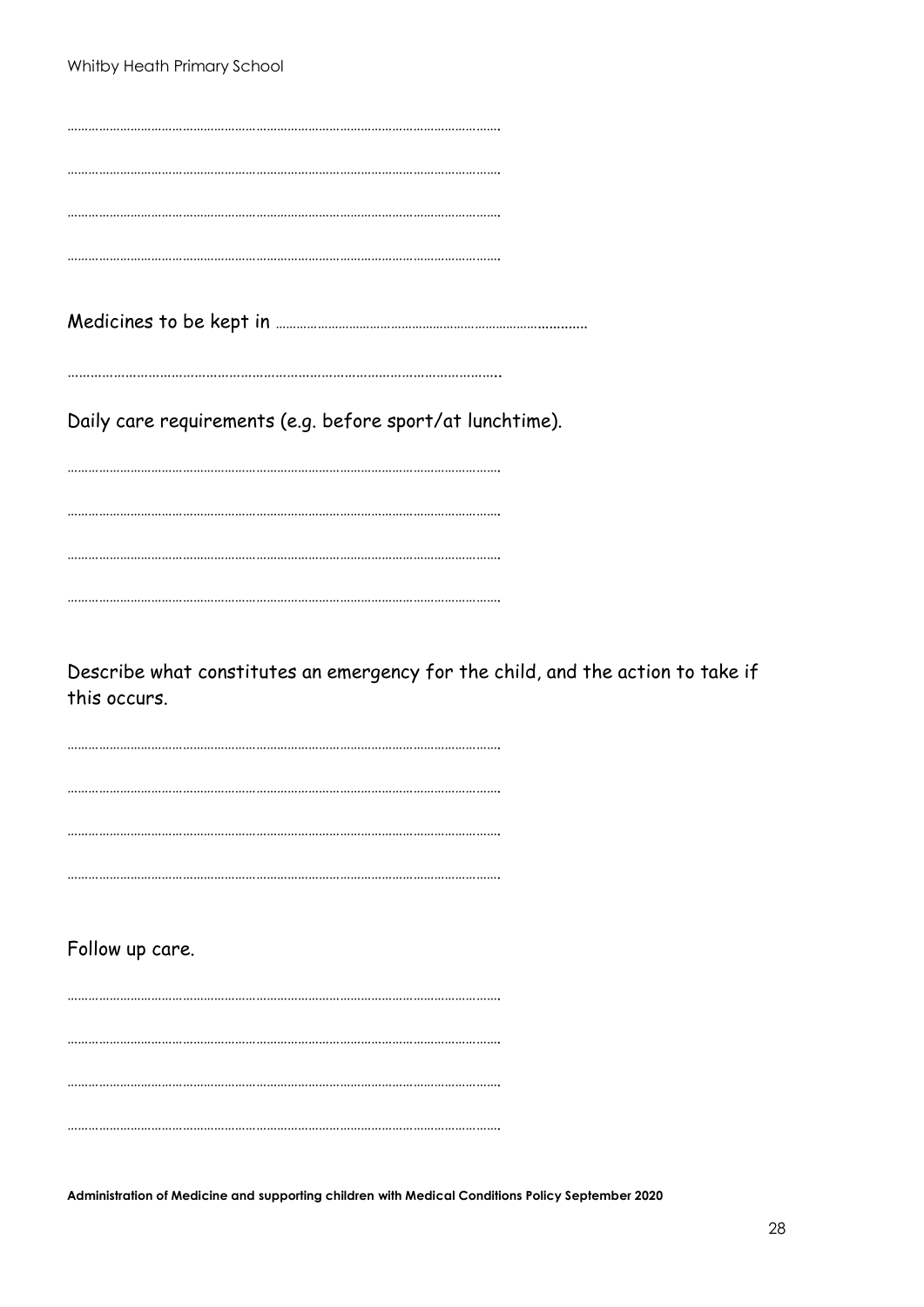Who is responsible in an emergency (state if different for off-site activities)?

……………………………………………………………………………………………………………. ……………………………………………………………………………………………………………. …………………………………………………………………………………………………………….

…………………………………………………………………………………………………………….

Form copied to:

…………………………………………………………………………………………………………….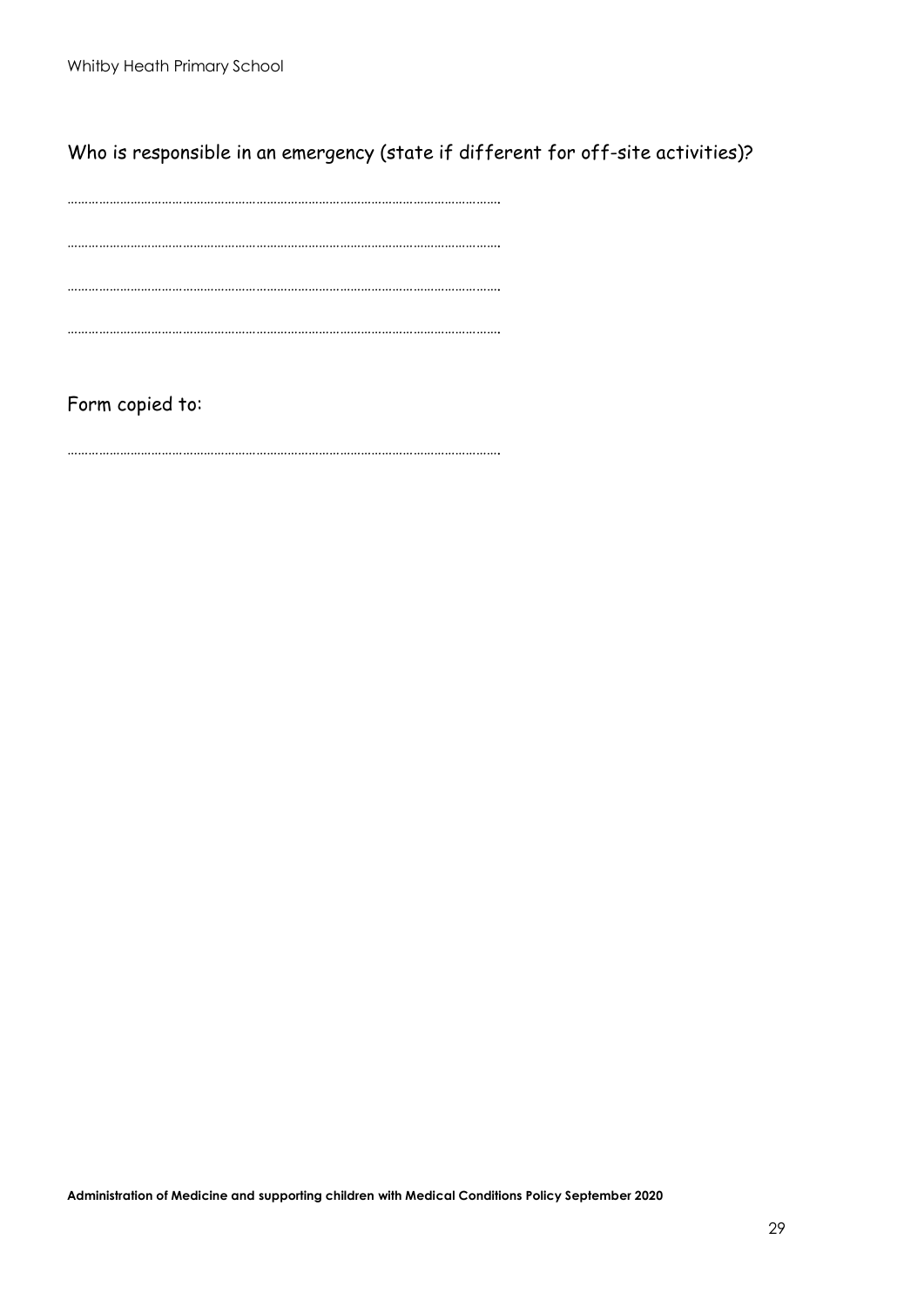### Whitby Heath Primary School

# **Medicine in school – INHALERS**

### **This form must be completed and sent to school if your child uses an inhaler**

| Child's name           | Year of entry   |  |  |
|------------------------|-----------------|--|--|
| Parent's/ carer's name | Daytime Tel. No |  |  |
| Doctor's name          | Tel. No         |  |  |

\_\_\_\_\_\_\_\_\_\_\_\_\_\_\_\_\_\_\_\_\_\_\_\_\_\_\_\_\_\_\_\_\_\_\_\_\_\_\_\_\_\_\_\_\_\_\_\_\_\_\_\_\_\_\_\_\_\_\_\_\_

\_\_\_\_\_\_\_\_\_\_\_\_\_\_\_\_\_\_\_\_\_\_\_\_\_\_\_\_\_\_\_\_\_\_\_\_\_\_\_\_\_\_\_\_\_\_\_\_\_\_\_\_\_\_\_\_\_\_\_\_\_

\_\_\_\_\_\_\_\_\_\_\_\_\_\_\_\_\_\_\_\_\_\_\_\_\_\_\_\_\_\_\_\_\_\_\_\_\_\_\_\_\_\_\_\_\_\_\_\_\_\_\_\_\_\_\_\_\_\_\_\_\_

**Inhaler type** – e.g. Ventalin cartridge, disc etc.

**How often and when does your child need to use an inhaler?** 

**Is your child likely to have a severe asthma attack?** 

**\_\_\_\_\_\_\_\_\_\_\_\_\_\_\_\_\_\_\_\_\_\_\_\_\_\_\_\_\_\_\_\_\_\_\_\_\_\_\_\_\_**

**Where should your child's inhaler be kept?** E.g. Green inhaler bag

**\_\_\_\_\_\_\_\_\_\_\_\_\_\_\_\_\_\_\_\_\_\_\_\_\_\_\_\_\_\_\_\_\_\_\_\_\_\_\_\_\_\_\_\_\_\_\_\_\_\_\_**

\_\_\_\_\_\_\_\_\_\_\_\_\_\_\_\_\_\_\_\_\_\_\_\_\_\_\_\_\_\_\_\_\_\_\_\_\_\_\_\_\_\_\_\_\_\_\_\_\_\_\_\_\_\_

**\_\_\_\_\_\_\_\_\_\_\_\_\_\_\_\_\_\_\_\_\_\_\_\_\_\_\_\_\_\_\_\_\_\_\_\_\_\_\_\_\_\_\_\_\_\_\_\_\_\_\_\_\_\_\_\_\_\_\_\_**

**Any other instructions** 

**Signed** \_\_\_\_\_\_\_\_\_\_\_\_\_\_\_\_\_\_\_\_\_ Parent/Carer **Dat**e \_\_\_\_\_\_\_\_\_\_\_\_\_\_\_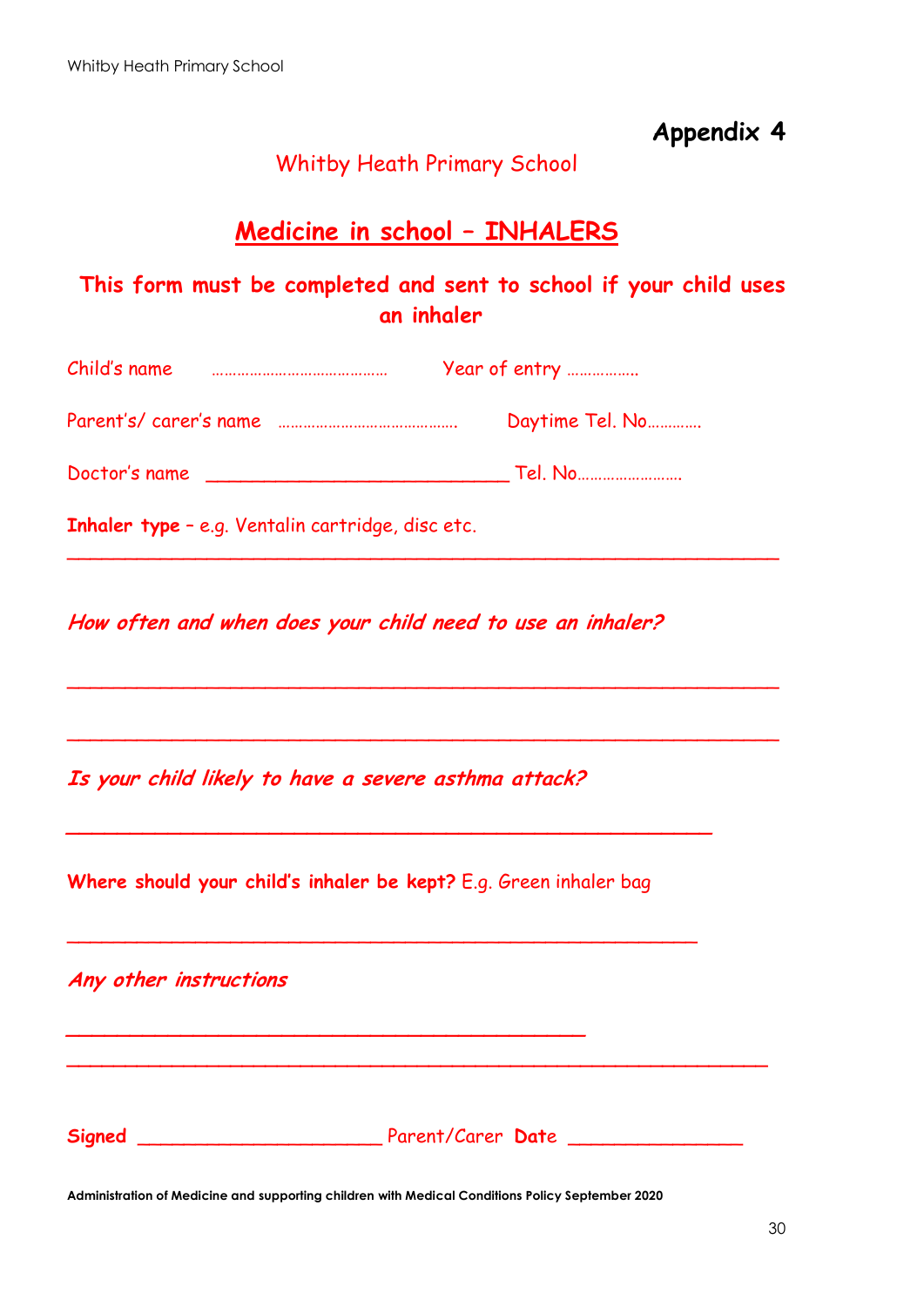# **Whitby Heath Primary School**

### **Record of Administered Asthma Medication**

Please use this sheet to record each time a pupil needs to use his/her blue inhaler for relief of asthma symptoms.

| Pupil<br>Name | Date<br>and | Symptoms | Medication | Dose | Response | Patent<br>notified |
|---------------|-------------|----------|------------|------|----------|--------------------|
|               | Time        |          |            |      |          |                    |
|               |             |          |            |      |          |                    |
|               |             |          |            |      |          |                    |
|               |             |          |            |      |          |                    |
|               |             |          |            |      |          |                    |
|               |             |          |            |      |          |                    |
|               |             |          |            |      |          |                    |
|               |             |          |            |      |          |                    |
|               |             |          |            |      |          |                    |
|               |             |          |            |      |          |                    |
|               |             |          |            |      |          |                    |
|               |             |          |            |      |          |                    |
|               |             |          |            |      |          |                    |
|               |             |          |            |      |          |                    |
|               |             |          |            |      |          |                    |
|               |             |          |            |      |          |                    |
|               |             |          |            |      |          |                    |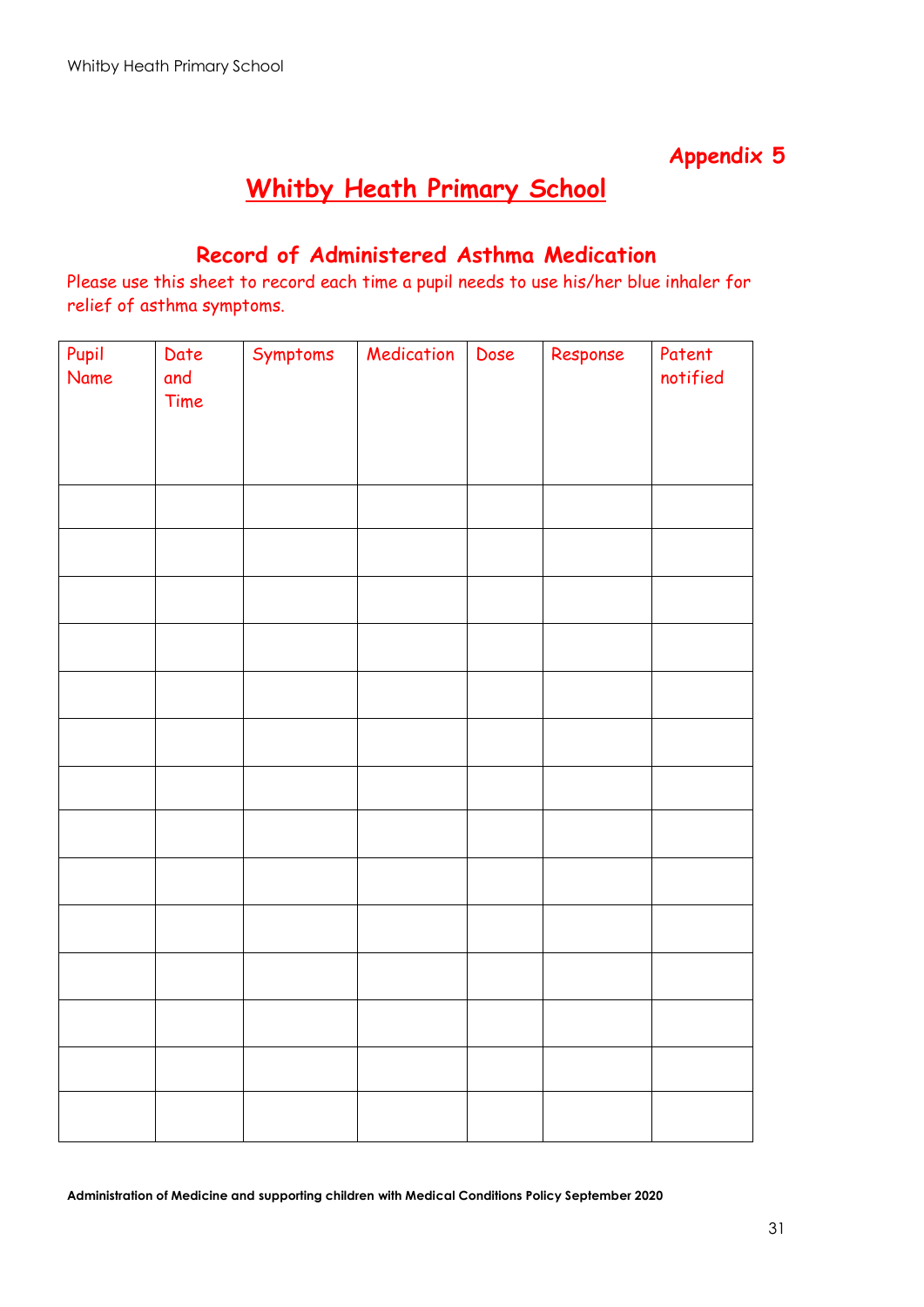### **Whitby Hath Primary School**

#### **HEAD INJURY - PARENT NOTIFICATION (example)**

#### Dear Parent:

Today, \_\_\_\_\_\_\_\_\_\_\_\_ (date) \_\_\_\_\_\_\_\_\_\_\_\_\_\_\_\_\_\_\_\_\_\_\_ (name of pupil) received an injury to the head.

Your child was seen by one of our school first aider and had no problems at that time, however you should watch for any of the following symptoms:

- Severe headache.
- Excessive drowsiness (awaken child at least twice during the night) or difficulty in arousing child.
- Nausea and/or vomiting.
- Double or blurred vision, or pupils of different sizes.
- Loss of muscle coordination such as falling, staggering, or walking strangely.
- Any unusual behaviour such as being confused, irregular breathing, or being dizzy.
- Convulsion (seizure).
- Bleeding or unusual fluid coming from ear, nose, or mouth.

If you notice any of the above symptoms, please **contact your doctor at once**.